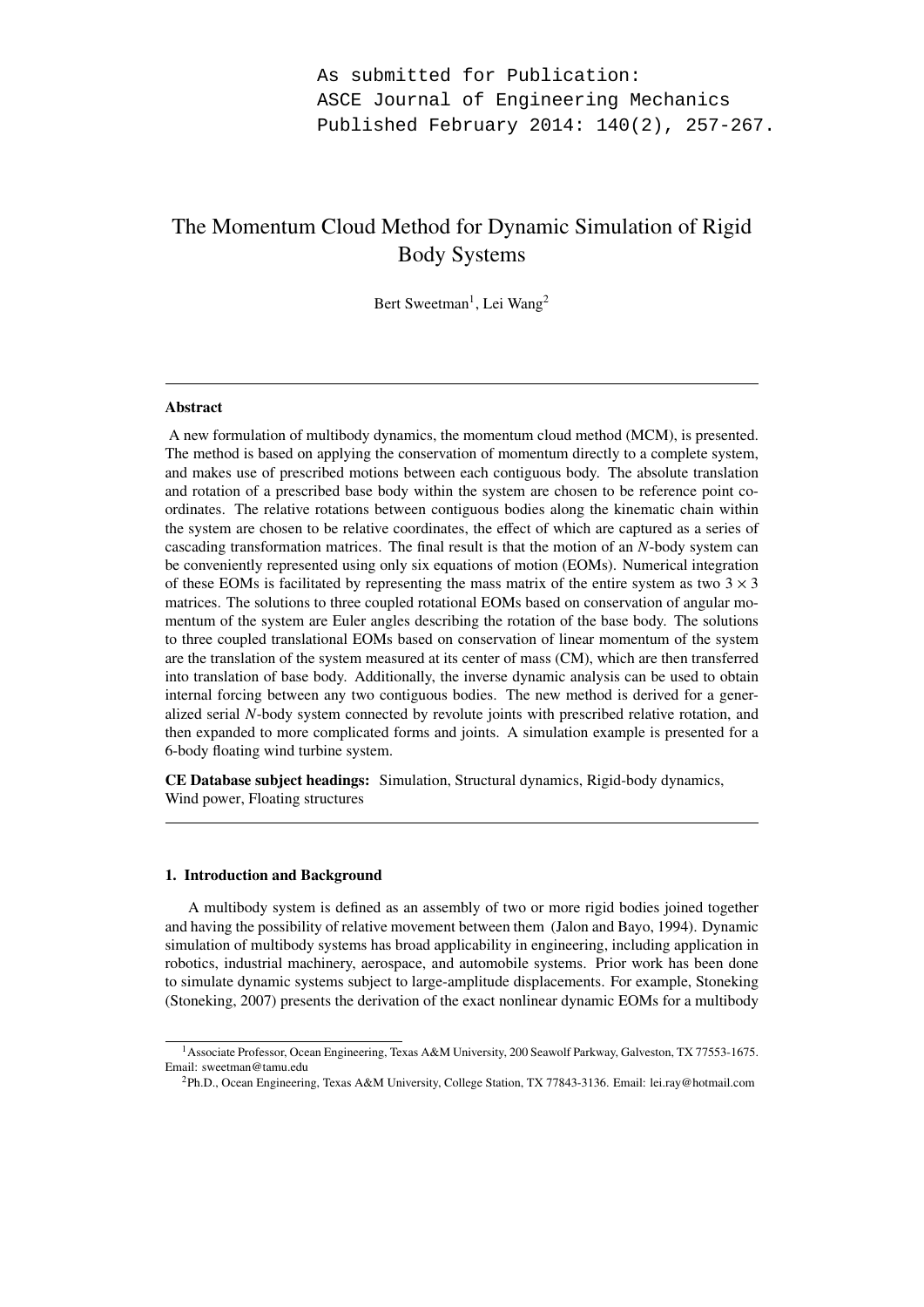spacecraft connected by spherical gimbal joints. Dynamics of robots are systematically solved by Mason (Mason, 2001); Kurfess (Kurfess, 2004) systematically models the dynamics of robots using conventional methods of formulation of equations of motion. Featherstone (Featherstone, 2008) investigates the dynamics formulation of a floating-base rigid-body system, in which the base body is free to move in the space.

There are various classical analytical methods for the establishment of the EOMs in dynamic analysis of multibody systems, generally based on momentum theory, such as Newton-Euler (NE) method (1750), or energy theory, such as Euler-Lagrange (EL) method (1788) and Kane's method (1985). Many books summarize conventional analytical techniques of multibody dynamics and the generalized formulations of EOMs (Shabana, 1989; Huston, 1990; Kurfess, 2004). Essentially all methods for obtaining the EOMs are equivalent, but the application scope may differ from each other in terms of specific problems (Luca, 2000). The NE equations are usually established by separating the free-body diagrams of each rigid body in the system. A key advantage of the NE method is that the effect of newly added body on the EOMs can be conveniently represented by a recursive formulation procedure. A key disadvantage is that the internal forcing at each joint must be considered to solve the EOMs of the system, which may not be efficient if only a few internal forces are concerned. The EL method avoids the calculation of the internal forcing, which do not perform work. However, that method requires derivation of partial derivatives of energy with respect to related DOFs, which can be laborious. Kane's method combines the advantages of the previous two methods and enables the user to formulate the EOMs through application of virtual power theory, which avoids the calculation of internal forcing and the differentiation of energy functions, but still requires laborious rederivation of the EOMs when a new body with additional DOFs is added to the system. The new method presented here (the MCM) derives closed-form EOMs by applying the conservation of momentum to the multibody system directly. This formulation is a fundamental departure from current analytical methods for the multibody problem: it combines the advantages of energy and momentum approaches in that it enables motion simulations without the computational demands and potential numerical problems associated with calculating internal forcing, and it enables expansion to include additional bodies without reformulation. Additionally, it enables reduction of simulation of an *N*-body system with a system of only six dynamic equations, regardless of dimension *N*.

Regardless of the physical theories, the general form of the EOMs is based on the representation of a mass matrix for use in computing the inertial forcing, which is then set equal to the external forcing. The EOMs in this general form are commonly rewritten in the first-order decoupled form  $\dot{x} = f(x, t)$  for convenient numerical integration (Meghdari and Fahimi, 2001). Featherstone (Featherstone, 2008) investigates the formulation and solution of the EOMs in this general form from the perspective of coding. Orden (Orden et al., 2010) analyzes the computational methods and applications of multibody dynamics. Some programs based on analytical methods have also been documented in the literature. The computational demands associated with numerical integration of the equations of motion is increased by coupling between elements in the mass matrix, which appear as nonzero off-diagonal elements. In this sense, the formulation of existing commonly used methods introduces a computational inefficiency: a large number of coupled differential EOMs must be solved simultaneously. Various researchers have developed methods to overcome these inefficiencies, but the approach here is to avoid them by decoupling the DOFs in the EOMs as much as possible. A base body is first prescribed in the multibody system and the EOMs of the system are projected into the coordinate systems relevant to this body. Only six basic EOMs of the system are required to capture 6 unknown DOFs of the base body because full use is made of the prescribed mechanical DOFs between contiguous bodies.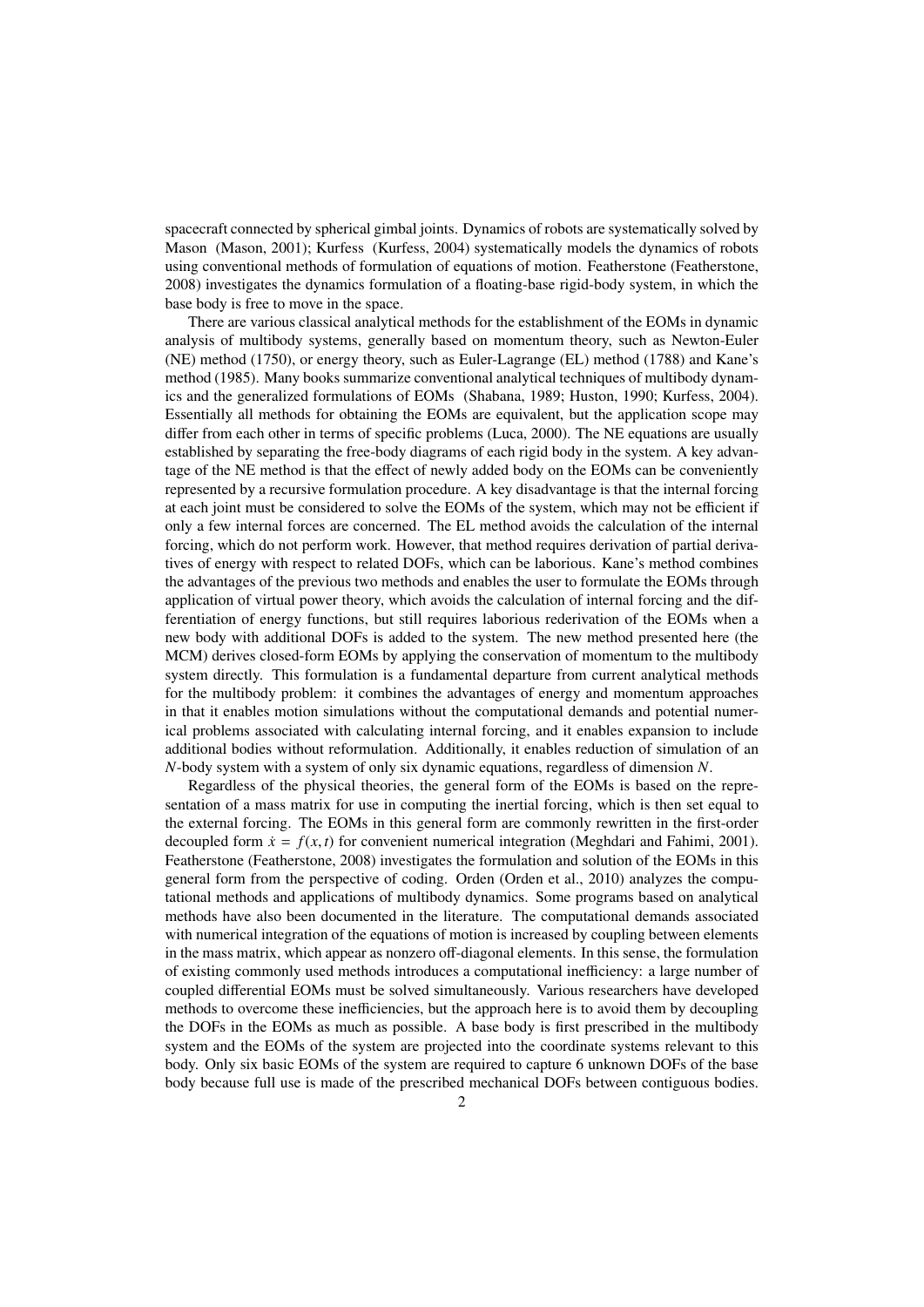The  $6 \times 6$  mass matrix is actually composed of two decoupled  $3 \times 3$  mass matrices, one for translation and one for rotation. Each element within the matrix includes the inertial effects of all bodies. This condensation decreases the coupling between mass elements in the EOMs, and so minimizes the computational demand.

In prior work, Sweetman and Wang (Sweetman and Wang, 2012; Wang and Sweetman, 2012a,b) investigate the multibody dynamics of floating wind turbine systems with large-amplitude rotations using conservation of momentum. The MCM is an expansion of that prior work for application to a generalized multibody system connected by revolute or prismatic joints with prescribed relative motions between contiguous bodies. The method could be applied to imperfect joints only to the extent that relative motions between contiguous bodies can be prescribed; these constraint equations are enforced rigorously, precluding development of numerical constraint violations between bodies. This new work is focused on the formulation and solution of the six basic EOMs associated with the two  $3 \times 3$  mass matrices. In addition to these basic EOMs, a generalized *N*-body system may also include the EOMs of the unknown DOFs of mechanically control joints (control equations) and EOMs describing kinematic relation between selected coordinates (constraint equations). In this case, the six basic EOMs include the effects of both the control and constraint equations through use of numerous system coordinates, including six reference point coordinates of the base body, and relative coordinates among contiguous bodies.

Derivation of the MCM first requires establishment of a set of proper coordinates. In the sections that follow, these coordinates are illustrated through a 2-body system and then generalized to a *N*-body system. The main derivation presented for the new method is general for a serial *N*-body system, such as a serial manipulator in robotics; in later sections it is then further generalized to more complicated forms with branches or loops. The new multi-body method is broadly applicable to systems of arbitrary topology, but application of topological algorithms applicable to arbitrary geometry are outside the scope of this work. The formulation can also be used on the inverse dynamic problem to calculate the internal forcing. Generally, the MCM can be applied to directly obtain internal forcing between any two contiguous bodies without needing to calculate the forcing at other joints. An example is presented in which the dynamics of a 6-body floating wind turbine system are simulated, in which the tower (including floater), nacelle, hub and the three blades are each represented as rigid bodies. Results of the forward and inverse dynamics are critically compared with the well-recognized NREL FAST aero-elastic simulator (Jonkman and Buhl, 2005).

## 2. Coordinate Systems and Dependent Coordinates

A set of proper coordinates is needed to unequivocally define the kinematics of a multibody system (Jalon and Bayo, 1994). Here, the necessary coordinate systems are first illustrated for a 2-body system, then the coordinates measured from such coordinate systems are demonstrated and generalized for an *N*-body system. Finally, the reasons and advantages for this choice of coordinates are described.

In the MCM, reference point coordinates are used to describe the motion of base body; relative coordinates are used to define the relative motions between contiguous bodies. Several proper coordinate systems are needed to define those coordinates. Fig. 1 shows the detailed definitions of various coordinate systems for a 2-body system.  $B_1$  and  $B_2$  are two rigid bodies connected by revolute joint  $J$  with known relative rotation.  $B_1$  is specified as the base body. The angular rotation of  $B_2$  relative to  $B_1$  is always expressed relative to its initial position  $B_2^0$ . These relative rotations would be analogous to a moving tower (base body,  $B_1$ ), on top of which is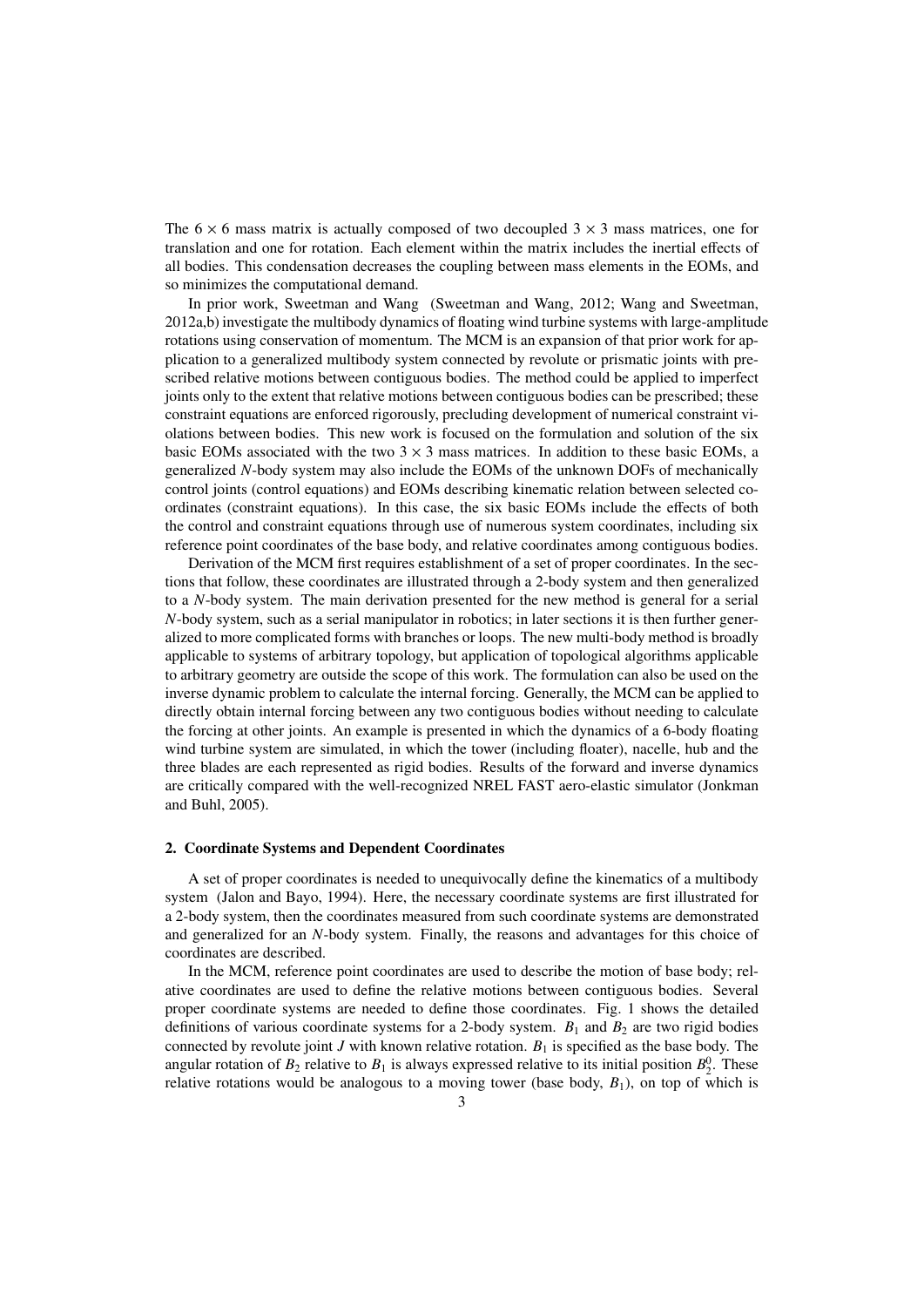mounted a clock face and rotating hour hand  $(B_2)$ . If the hour hand is initially at 12:00  $(B_2^0)$ , then all future positions of  $B_2$  are measured relative to 12:00, regardless of motion of the tower. The coordinate systems  $(x_1, y_1, z_1)$  (the  $C_1$  system) and  $(x_2, y_2, z_2)$  (the  $C_2$  system) are body fixed and originate at the CM of bodies  $G_1$  and  $G_2$ , respectively. The  $C_2^0$  system originates at the CM of  $B_2^0$  ( $G_2^0$ ) and indicates the initial position of the  $C_2$  system. The system-fixed coordinate system  $(x_s, y_s, z_s)$  (the  $C_s$  system) is located at the CM of the system  $(G_s)$ , and is prescribed to be parallel to the  $C_1$  system. The inertial coordinate system  $(X, Y, Z)$  (the  $C_I$  system) has its origin defined by the initial position of the CM of the base body, such that the radius vector from  $O$  to  $G_1$  indicates the location of  $G_1$  relative to its initial position.

The dependent coordinates for an *N*-body system are defined using similar coordinate systems. The reference point coordinates describe the translation and rotation of the base body measured from the inertial coordinate systems. The coordinates  $(X_1, X_2, X_3)$  measured from the  $C_I$  system are used to define the absolute motion of the CM of the  $C_s$  system,  $G_s$ . These coordinates are further transferred to the translations at the CM of the  $C_1$  system,  $G_1$ , which are indicated by coordinates  $(X_{1b}, X_{2b}, X_{3b})$  and define the 3 translational DOFs of the base body. The large-amplitude rotation of the base body w.r.t. the  $C_I$  system is described by the 1-2-3 sequenced Euler angles  $X_4$ - $X_5$ - $X_6$  in Fig. 2, which are the 3 rotational DOFs of the base body. The  $(x', y', z')$  coordinate system translates with respect to the  $(X, Y, Z)$  system, with the origin always located at the CM of  $B_1$ . The  $C_1$  system can be transformed from the  $(x', y', z')$  by: first rotating the upright tower about the  $x'$ -axis by angle  $X_4$ , then rotating about the resulting second coordinate axis through an angle  $X_5$ , and finally, rotating the tower about the  $z_t$ -axis through the third Euler angle,  $X_6$ . Thus, the reference point coordinates of the *N*-body system are represented by  $(X_{1b}, X_{2b}, X_{3b})$  and  $(X_4, X_5, X_6)$ . The relative coordinates of the *N*-body system can be measured by the rotation of  $C_i$  relative to the  $C_i^0$  system and denoted by the angular velocity vector  $\vec{\omega}_{B_i}^{C_i^0}$ , which is the rotation of  $C_i$  relative to the  $C_i^0$  system. Here, the relative coordinates include only one prescribed relative angular velocity to simplify the formulation of the EOMs. In general, more unknown relative coordinates can be applied, such as unknown relative rotation angles and orientations of the rotational axes, and can be interconnected through the control and constraint equations.

The reference point coordinates includes two unconventional features. First, they are used to describe the motion of an arbitrarily selected based body: the absolute translation at its CM and the absolute rotation as described by Euler angles. Second, only three rotational reference point coordinates (Euler angles) ultimately appear in the basic EOMs. Relative coordinates define the motion of each successive body  $(B_i)$  relative to its neighbor  $(B_{i-1})$  along the kinematic chain, such that a cascading procedure can be applied to determine the absolute position of each body along the chain.

Generally, the dependency of all coordinates are represented by the combination of six basic EOMs, plus the control and constraint equations. In the derivation here, all relative coordinates at different joints are mechanically controlled, which is equivalent to an explicit solution to the control EOMs. The constraint equations are minimized in the derivation by prescribing certain relative coordinates equal to zero and simplifying the associated transformation matrices. However, the MCM can easily be expanded to multibody systems requiring all three kinds of EOMs. In general, the number of the basic and control EOMs is equal to the number of unknown DOFs of the system; the number of the constraint equations is equal to the difference between the number of dependent coordinates and that of the DOFs of the system. The control equations can be of any complexity, e.g. from the response of a spring to a highly complex numerical control sys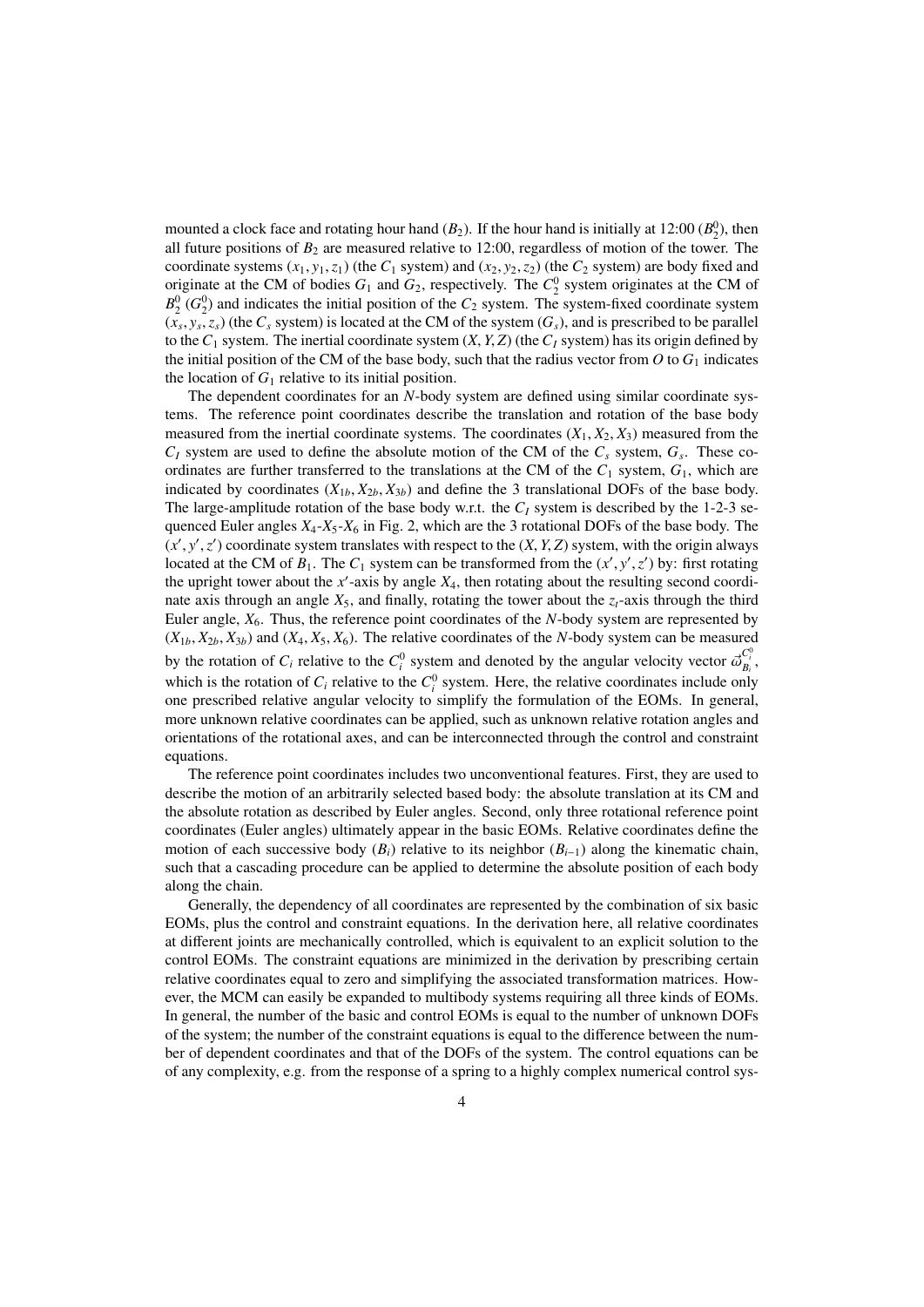tem. The solution to the control equations at a single time-point effectively imposes a constraint at that time. In this sense, the control and constraint equations receive comparable treatment in the MCM: the solutions to them are represented in six basic EOMs in the form of various transforms.

An ideal choice of the coordinates both simplifies formulation of the EOMs and increases the efficiency of the numerical integration. Any coordinate introduced to a multibody dynamics problem becomes an unknown, which requires an additional equation to solve. The combination of reference point and relative coordinates guarantees that some dependent coordinates can be eliminated from the basic EOMs with only trivial computational demand. The basic coupled differential EOMs of the system are by far the most computationally demanding to solve, so minimizing the number of coordinates in these equations is of primary importance, e.g. (Nikravesh, 1990). Here, a very large number of coordinates is applied to facilitate the establishment of the EOMs, but the formulation enables elimination of all but six reference point coordinates from the basic EOMs.

# 3. Translational Equations of Motion

The conservation of linear momentum (Newton's second Law) is applied to the *N*-body system directly to avoid the calculation of internal forces between rigid bodies:

$$
\sum_{i=1}^{N} \vec{F}_{B_i}^{C_I} = \left(\sum_{i=1}^{N} m_i\right) \vec{a}_{G_s}^{C_I} \tag{1}
$$

where the forces  $\sum_{n=1}^{N}$  $\sum_{i=1}^{N} \vec{F}_{B_i}^{C_I}$  are externally applied and projected into the inertial *C<sub>I</sub>* system;  $\sum_{i=1}^{N}$  $\sum_{i=1}^{\infty} m_i$ is the mass of the entire system;  $\vec{a}_{G_s}^{C_I}$  is the linear acceleration of the CM of the system,  $\vec{a}_{G_s}^{C_I}$  =  $[\ddot{X}_1, \ddot{X}_2, \ddot{X}_3]$ . The solution to this translational EOMs is the motion of the CM of the system  $(G_s)$ measured from the  $(X, Y, Z)$  coordinate system. Direct solution of Eq. (1) for the motion of  $G<sub>s</sub>$ enables decoupling of translations from rotations, but also frees  $G<sub>s</sub>$  from being constrained to any body within the system.

The absolute position of  $G<sub>s</sub>$  is used to compute a radius vector from the origin of inertial coordinate system  $(X, Y, Z)$  to each rigid body:

$$
\vec{\rho}_{G_i/O}^{C_I} = \vec{\rho}_{G_s/O}^{C_I} + T_{C_s \to C_I} \vec{\rho}_{G_i/G_s}^{C_s} \quad (i \ge 1)
$$
\n(2)

in which the vector  $\overline{\rho}_{G_s/O}^{C_I}$  is the absolute motion of  $G_s$  in the  $C_I$  system:  $\overline{\rho}_{G_s/O}^{C_I} = [X_1, X_2, X_3]$  and results from the integration of Eq. (1); radius vector  $\overline{\beta}_{G_i/G_s}^{C_s}$  is from  $G_s$  to the CM of each rigid body, *G<sup>i</sup>* , and is measured in the *C<sup>s</sup>* system. These radius vectors depend on relative rotation between contiguous bodies and will be discussed later. The resulting  $\bar{\rho}^{C_I}_{G_I/O}$  has special significance in that it describes the position of the base body using 3 translational reference point coordinates:  $\vec{\rho}_{G_1/O}^{C_I} = [X_{1b}, X_{2b}, X_{3b}].$ 

The transformation matrix from  $(x_s, y_s, z_s)$  to  $(X, Y, Z)$  needed in Eq. (2) can be expressed as (Sweetman and Wang, 2011):

$$
T_{C_s \to C_I} = T_x(X_4)T_y(X_5)T_z(X_6) = \begin{bmatrix} t_{11} & t_{12} & t_{13} \\ t_{21} & t_{22} & t_{23} \\ t_{31} & t_{32} & t_{33} \end{bmatrix}
$$
(3)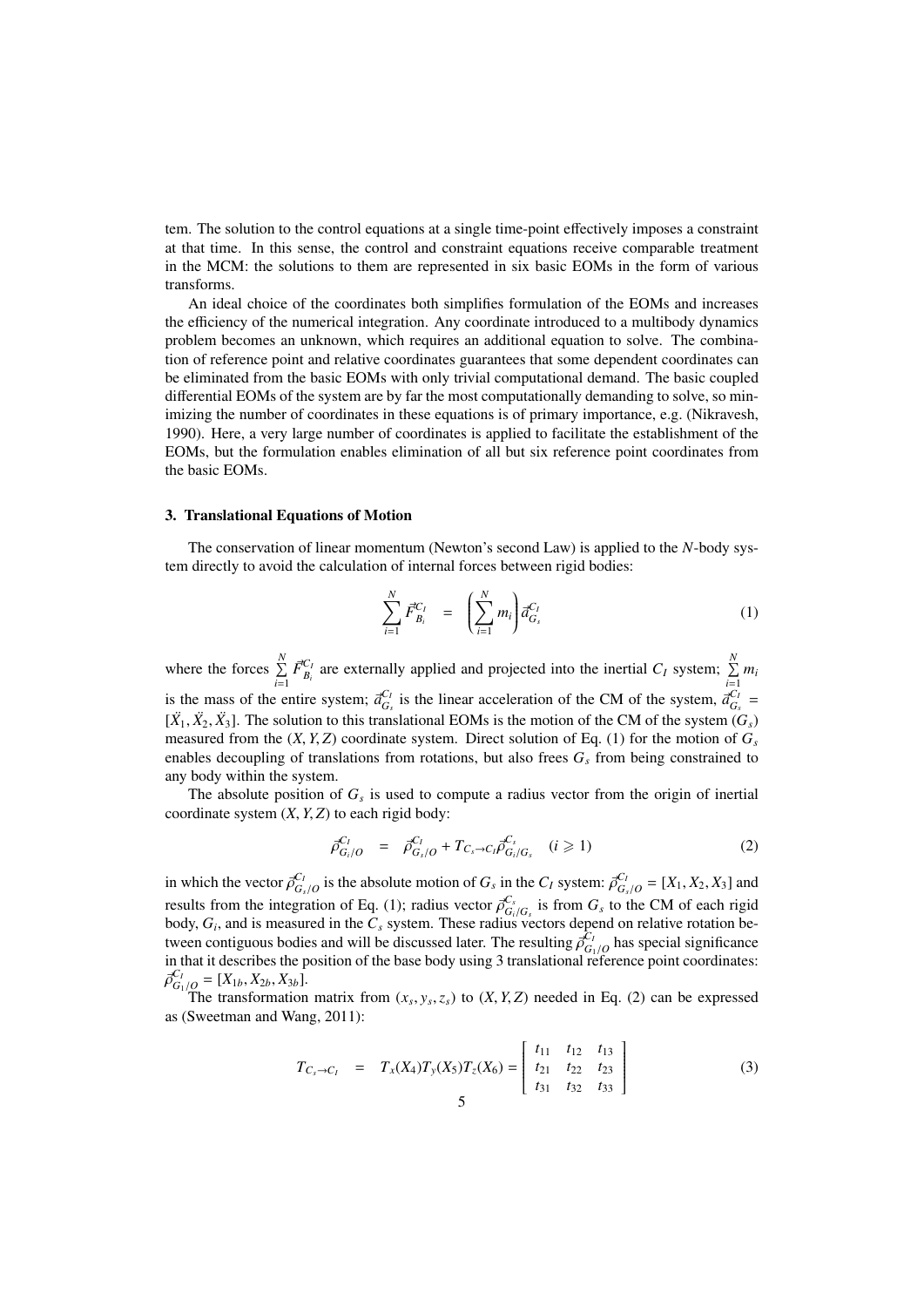in which

$$
t_{11} = \cos X_5 \cos X_6
$$
  
\n
$$
t_{12} = -\cos X_5 \sin X_6
$$
  
\n
$$
t_{13} = \sin X_5
$$
  
\n
$$
t_{21} = \cos X_4 \sin X_6 + \cos X_6 \sin X_4 \sin X_5
$$
  
\n
$$
t_{22} = \cos X_4 \cos X_6 - \sin X_4 \sin X_5 \sin X_6
$$
  
\n
$$
t_{23} = -\cos X_5 \sin X_4
$$
  
\n
$$
t_{31} = \sin X_4 \sin X_6 - \cos X_4 \cos X_6 \sin X_5
$$
  
\n
$$
t_{32} = \cos X_6 \sin X_4 + \cos X_4 \sin X_5 \sin X_6
$$
  
\n
$$
t_{33} = \cos X_4 \cos X_5
$$

where  $T_x(X_4)$ ,  $T_y(X_5)$  and  $T_z(X_6)$  are element transformation matrices (Abkowitz, 1969) that depends on rotational reference point coordinates  $(X_4, X_5, X_6)$ .

Integration of Eq. (1) in a numerical time-domain simulation tool requires the initial displacement of *G<sup>s</sup>* . This initial condition is computed from the prescribed initial displacements of the base body and initial joint displacements by solving Eq. (2) for  $\bar{\rho}^{C_I}_{G_s/O}$ . Eq. (2) is applied in future time steps to transform the motion of  $G_s$  resulting from integration of Eq. (1) to  $G_i$  for the calculation of external forces and moments. Thus, Eq. (2) can be used as both preprocessing and postprocessing procedures in the new method.

#### 4. Rotational Equations of Motion

Beginning with conservation of angular momentum, the sum of the moments resulting from externally applied forces about the CM of a system of particles in the translating-rotating system,  $(x_s, y_s, z_s)$ , equals the change of amplitude of the momentum within the coordinate system plus the change of direction of the momentum with respect to global coordinate system (e.g. (Hibbeler, 2004)). The rotational EOMs can be shown to be (Wang and Sweetman, 2012a):

$$
\sum_{i=1}^{N} {^{B_i}} \vec{M}_{G_s}^{C_s} = {^{S_i}} \vec{H}_{G_s}^{C_s} \Big)_{C_s} + \vec{\omega}_{C_s} \times {^{S_i}} \vec{H}_{G_s}^{C_s}
$$
\n(4)

where the notation  $(\cdot)_{C_s}$  is the local derivative within the  $C_s$  system, i.e. the rate of change of the total quantity with respect to time. The external moments on each body,  ${}^{B_i} \vec{M}_{G_s}^{C_s}$ , are calculated about  $G_s$  and projected into the system-fixed  $C_s$  coordinate system;  ${}^s \vec{H}^{C_s}_{G_s}$  is the total angular momentum of the *N*-body system, which is also calculated about  $G_s$  and projected into the  $C_s$ system; the absolute angular velocity of the  $C_s$  system,  $\vec{\omega}_{C_s}$ , describes the angular velocity of the  $C_s$  system with respect to the inertial coordinate system  $C_I$ , and can be shown to be (Wang and Sweetman, 2012a):

$$
\vec{\omega}_{C_s} = \vec{\omega}_{B_1}^{C_1} = \begin{bmatrix} \dot{X}_4 \cos X_5 \cos X_6 + \dot{X}_5 \sin X_6\\ -\dot{X}_4 \cos X_5 \sin X_6 + \dot{X}_5 \cos X_6\\ \dot{X}_4 \sin X_5 + \dot{X}_6 \end{bmatrix}
$$
(5)

which are Euler kinematic equations (Abkowitz, 1969) associated with the rotational reference point coordinates  $(X_4, X_5, X_6)$  and are equal to the absolute angular velocity of the base body decomposed to the  $C_1$  system,  $\vec{\omega}_{B_1}^{C_1}$ , because the  $C_s$  system is parallel to the  $C_1$  system.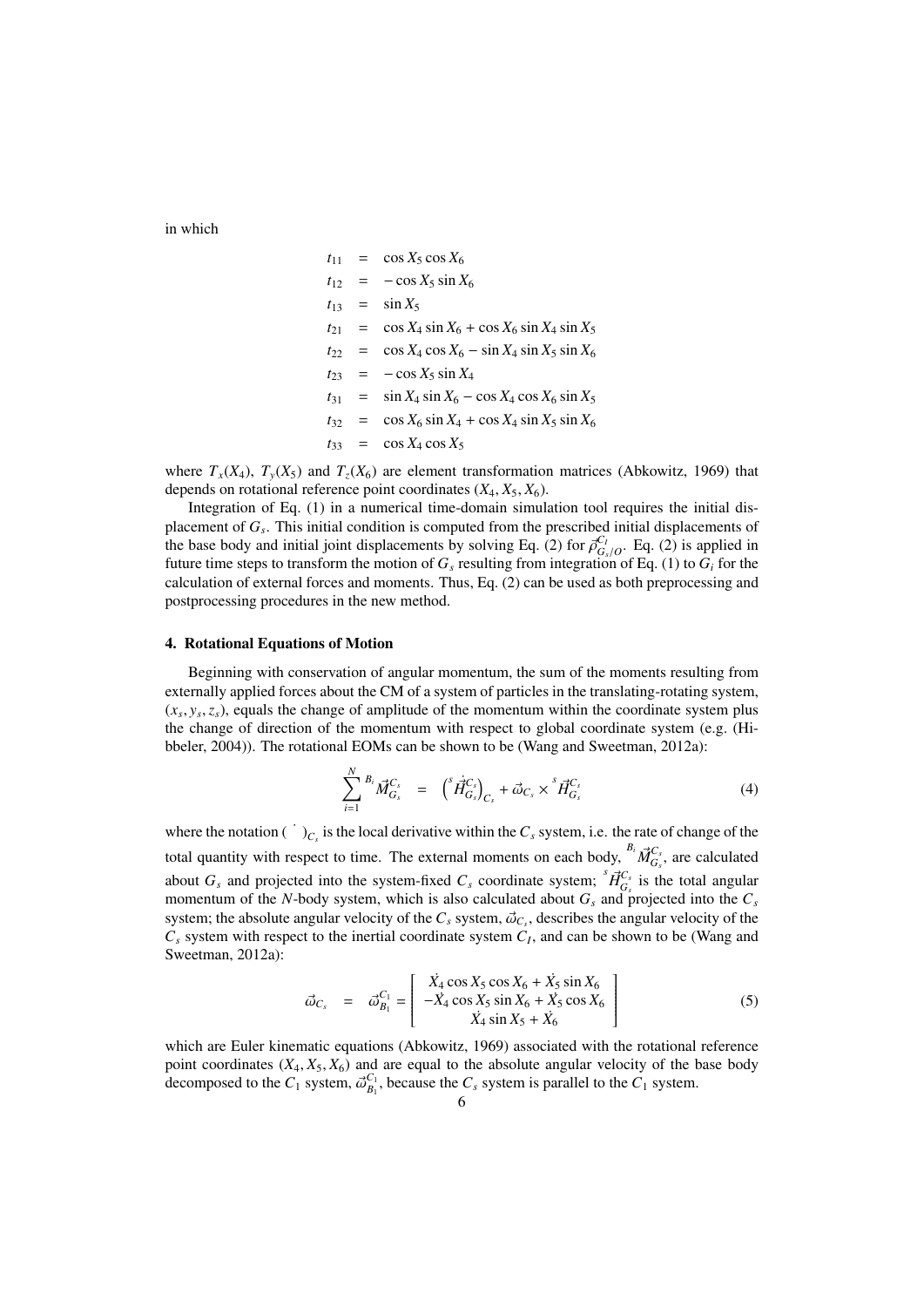Application of the theorem of conservation of angular momentum to a system requires that the momentum be calculated about the CM of the system. Here, the momentum of each body is computed about *G<sup>s</sup>* , and projected onto a coordinate system parallel to the *C*<sup>1</sup> system. Computation of the absolute derivative of the angular momentum of each rigid body is simplified by decomposing its absolute angular velocity onto a body-fixed coordinate system  $(C_i)$ , then projecting the resulting momentum back into the system-fixed coordinate system  $(C<sub>s</sub>)$  in accordance with conventional Euler dynamics equations (e.g. (Hibbeler, 2004)). Using this method, the angular momentum of each body is computed in its own body-fixed coordinate system, and then transferred to the *C<sup>s</sup>* system without introducing any new coordinates. Conservation of angular momentum for an *N*-body system requires development of general expressions of total angular momentum of the system and its local derivative.

#### *4.1. Calculation of Angular Momentum*

The total angular momentum with respect to  $G<sub>s</sub>$  and projected to the  $C<sub>s</sub>$  system can be summed over the *N*-body system:

$$
{}^{s}\vec{H}^{C_{s}}_{G_{s}} = \sum_{i=1}^{N} {}^{B_{i}}\vec{H}^{C_{s}}_{G_{s}}
$$
(6)

in which the angular momentum of the *i*-th body about  $G<sub>s</sub>$  and projected into the  $C<sub>s</sub>$  system  $\int_{G_s}^{B_i} \vec{H}_{G_s}^{C_s}$  is first calculated in the body-fixed coordinate system  $C_i$  about  $G_i$ , then transformed to the unified  $C_s$  system by transformation matrixes  $T_{C_i \to C_s}$  and finally transferred to the unified reference point, *G<sup>s</sup>* (Wang and Sweetman, 2012a):

$$
{}^{B_i} \vec{H}^{C_s}_{G_s} = T_{C_i \to C_s} {}^{B_i} \vec{H}^{C_i}_{G_i} + \vec{\rho}^{C_s}_{G_i/G_s} \times m_i \vec{v}^{C_s}_{G_i/G_s}
$$
(7)

Each term in Eq. (7) is calculated individually, and then substituted back to Eq. (6) to obtain the total angular momentum.

The first term,  ${}^{B_i} \vec{H}_{G_i}^{C_i}$ , is the angular momentum of  $B_i$  calculated about the CM of the body,  $G_i$ , and decomposed onto  $C_i$ , the body-fixed coordinate system of  $B_i$ . This angular momentum of a rigid body is:

$$
B_i \vec{H}_{G_i}^{C_i} = I_{B_i} \vec{\omega}_{B_i}^{C_i} \tag{8}
$$

in which  $I_{B_i}$  is the tensor of moment of inertia of  $B_i$ . The absolute angular velocity of bodies numbered sequentially outward from the base body can be computed in a cascading format:

$$
\vec{\omega}_{B_i}^{C_i} = T_{C_{i-1} \to C_i} \vec{\omega}_{B_{i-1}}^{C_{i-1}} + T_{C_i^0 \to C_i} \vec{\omega}_{B_i}^{C_i^0} \quad (i \geq 2)
$$
\n(9)

in which  $\vec{\omega}_{B_i}^{C_i}$  is obtained along the kinematic chain by combining the effects of  $\vec{\omega}_{B_{i-1}}^{C_{i-1}}$  and  $\vec{\omega}_{B_i}^{C_i^0}$  and transforming the results into the common  $C_i$  system. The prescribed angular velocity relative to  $B_{i-1}$ ,  $\vec{\omega}_{B_i}^{C_i^0}$ , is measured relative to the  $C_i^0$  system, which is fixed to  $B_{i-1}$  and parallel to the initial position of  $B_i$ . The  $C_i^0$  system is used to reference relative rotation between  $B_i$  and  $B_{i-1}$ . The transformation matrix  $T_{C_{i-1}\to C_i}$  can be obtained as  $T_{C_{i-1}\to C_i} = T_{C_i^0 \to C_i} T_{C_{i-1} \to C_i^0}$ , in which  $T_{C_{i-1}\to C_i^0}$  is time invariant and results from the initial direction cosine matrix between  $B_{i-1}$  and  $B_i^0$ ;  $T_{C_i^0 \to C_i}$  is time-dependent and can be calculated from known mechanical rotations at the joint.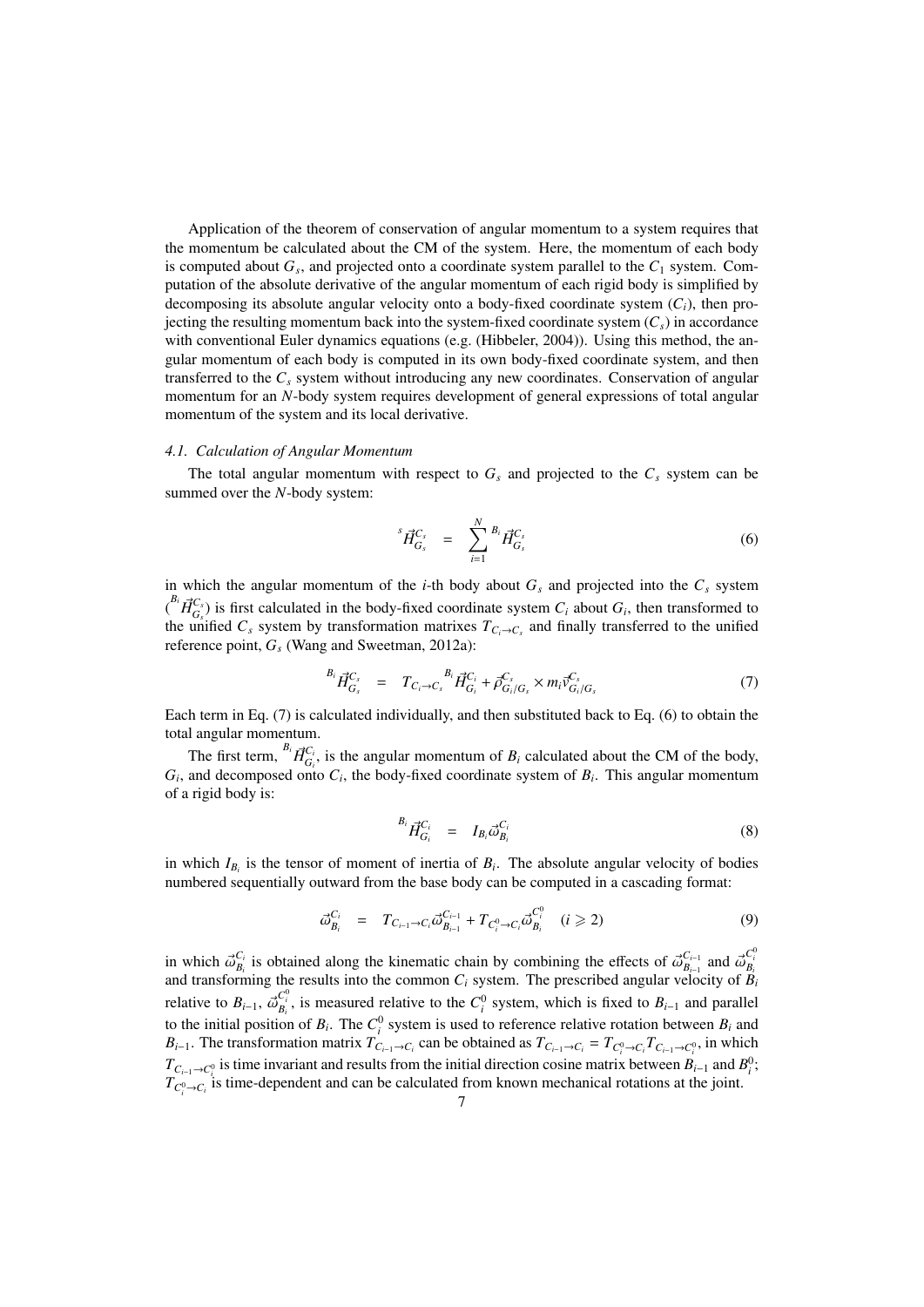Back to Eq. (7), the transformation matrix for any body motion relative to the base body can be expressed by the consecutive multiples of the transformation matrices between contiguous bodies along the kinematic chain:

$$
T_{C_i \to C_s} = T_{C_i \to C_1} = \prod_{j=2}^{i} T_{C_j \to C_{j-1}} = \prod_{j=2}^{i} T_{C_j^0 \to C_{j-1}} T_{C_j \to C_j^0} \quad (i \ge 2)
$$
 (10)

The cross product terms in Eq. (7) transfer the reference point of angular momentum from the CM of the body to the CM of the system (e.g. (Hibbeler, 2004)). The CM of the system, *G<sup>s</sup>* , is time-varying and not constrained to any rigid body, as dictated by arbitrary relative motion between rigid bodies (Wang and Sweetman, 2012a). Calculation of the radius vector  $(\vec{\rho}^{C_s}_{G_i/G_s})$  can be illustrated through the 2-body model in Fig. 3. The CM of each body  $(G_1 \text{ and } G_2)$  and of the system  $(G<sub>s</sub>)$  are expressed through defining all relative motions due to joint rotations in the body-fixed  $C_1$  system, which causes the radius vectors  $(\overline{\rho}_{G_1/G_s}^{C_s}$  and  $\overline{\rho}_{G_2/G_s}^{C_s})$  to be independent of the absolute motion of *G<sup>s</sup>* . This independence makes the inertial forcing in three basic rotational EOMs independent of  $(X_1, X_2, X_3)$ , which dramatically simplifies the formulation and solution of the basic EOMs.

Motions between bodies can be computed directly by using a transformation matrix to represent joint rotations; the CM of each body is represented in the *C*<sup>1</sup> system; the CM of the system,  $G_s$ , is computed as a weighted average; and the relative positions of  $G_1$  and  $G_2$  to  $G_s$  are obtained by vectorial combination (Fig. 3). Application of this procedure to an *N*-body system yields relative radius vector  $(\vec{\rho}^{C_s}_{G_i/G_s})$ :

$$
\vec{\rho}_{G_i/G_{i-1}}^{C_{i-1}} = \vec{\rho}_{J_{i-1}/G_{i-1}}^{C_{i-1}} + T_{C_i \to C_{i-1}} \vec{\rho}_{G_i/J_{i-1}}^{C_i} \quad (i \ge 2)
$$
\n
$$
\vec{\rho}_{G_i/G_1}^{C_1} = \vec{\rho}_{G_{i-1}/G_1}^{C_1} + T_{C_{i-1} \to C_1} \vec{\rho}_{G_i/G_{i-1}}^{C_{i-1}} \quad (i \ge 3)
$$
\n
$$
\vec{\rho}_{G_s/G_1}^{C_1} = \frac{\sum\limits_{i=1}^N m_i \vec{\rho}_{G_i/G_1}^{C_1}}{\sum\limits_{i=1}^N m_i} \vec{\rho}_{G_i/G_s}^{C_1} = \vec{\rho}_{G_i/G_1}^{C_1} - \vec{\rho}_{G_s/G_1}^{C_1} \quad (i \ge 1)
$$
\n(11)

in which radius vectors  $\vec{\rho}_{J_{i-1}/G_{i-1}}^{C_{i-1}}$  and  $\vec{\rho}_{G_i/J_{i-1}}^{C_i}$  indicate the fixed locations of the joint connecting two contiguous rigid bodies. The final radius vector in the  $C_s$  system,  $\vec{\rho}_{G_i/G_s}^{C_s}$ , is equal to  $\vec{\rho}_{G_i/G_s}^{C_1}$  in the  $C_1$  system.

The relative linear velocity in Eq. (7),  $\vec{v}^{\text{C}_s}_{G_i/G_s}$ , is computed as the absolute derivative of the radius vector of  $\vec{\rho}^{C_s}_{G_i/G_s}$ :

$$
\vec{v}_{G_i/G_s}^{C_s} = \frac{d\vec{\rho}_{G_i/G_s}^{C_s}}{dt} = (\vec{\rho}_{G_i/G_s}^{C_s})_{C_s} + \vec{\omega}_{C_s} \times \vec{\rho}_{G_i/G_s}^{C_s} \quad (i \ge 1)
$$
\n(12)

the form of which is similar to Eq. (4) because  $\overline{\rho}_{G_i/G_s}^{C_s}$  is decomposed into the rotating  $C_s$  system. The translation of the system,  $(X_1, X_2, X_3)$ , does not appear in Eqs. (11) and (12), indicating that motions due to rotation are independent of translation of the system, which greatly facilitates numerical integration.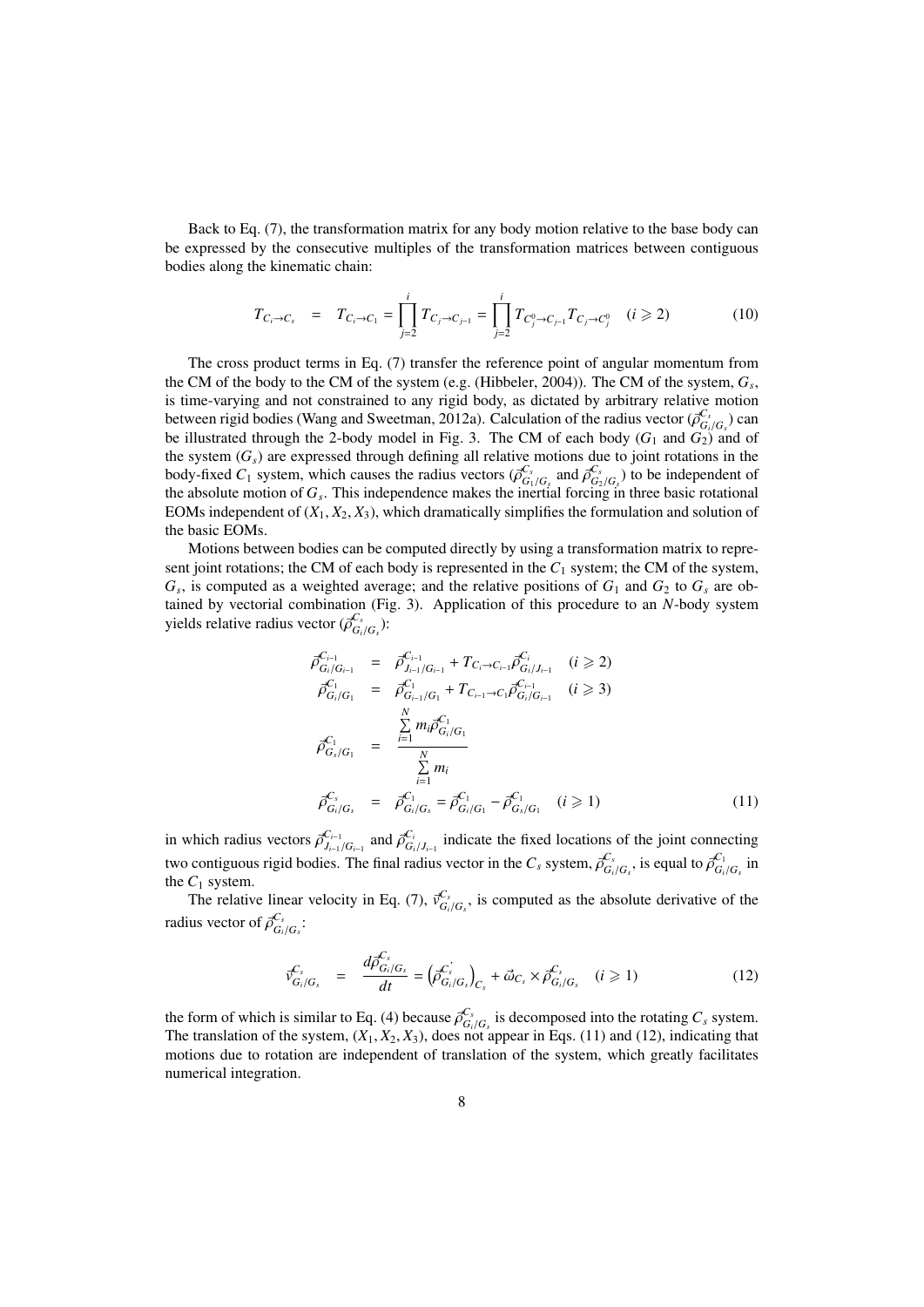Eqs. (6)-(12) can be condensed into a single expression for the total angular momentum of the *N*-body system about the reference point  $G_s$ :

$$
\begin{split} ^{s}\vec{H}_{G_{s}}^{C_{s}} &= \sum_{i=1}^{N} \left( T_{C_{i}\to C_{s}}^{B_{i}} \vec{H}_{G_{i}}^{C_{i}} + \vec{\rho}_{G_{i}/G_{s}}^{C_{s}} \times m_{i} \vec{v}_{G_{i}/G_{s}}^{C_{s}} \right) \\ &= P_{1} \vec{\omega}_{B_{1}}^{C_{1}} + Q_{1} + P_{2} \vec{\omega}_{B_{1}}^{C_{1}} + Q_{2} \end{split} \tag{13}
$$

in which the terms  $P_1 \vec{\omega}_{B_1}^{C_1}$  and  $Q_1$  represent the total angular momentum of each body calculated about its own CM ( $G_i$ ), but projected into the unified  $C_s$  system, i.e.  $\sum_{i=1}^{N}$  $\sum_{i=1}^{N} T_{C_i \to C_s}^{B_i} \vec{H}_{G_i}^{C_i}$ ; the terms  $P_2 \vec{\omega}_{B_1}^{C_1}$  and  $Q_2$  represent the effect of transferring from the CM of each body (*G<sub>i</sub>*) to the unified reference point( $G_s$ ), i.e.  $\sum^N$  $\sum_{i=1}^{n} \bar{\rho}_{G_i/G_s}^{C_s} \times m_i \bar{v}_{G_i/G_s}^{C_s}$ . Each of the four coefficients represents a sum over the entire system:

$$
P_{1} = \sum_{i=1}^{N} T_{C_{i} \to C_{s}} I_{B_{i}} T_{C_{1} \to C_{i}}
$$
\n
$$
Q_{1} = \sum_{i=2}^{N} \left[ \left( \sum_{j=i}^{N} T_{C_{j} \to C_{s}} I_{B_{j}} T_{C_{i}^{0} \to C_{j}} \right) \tilde{\omega}_{B_{i}}^{C_{i}^{0}} \right]
$$
\n
$$
P_{2} = \sum_{i=1}^{N} m_{i} \bar{\rho}_{G_{i}/G_{s}}
$$
\n
$$
Q_{2} = \sum_{i=1}^{N} m_{i} \bar{\rho}_{G_{i}/G_{s}}^{C_{s}} \times (\bar{\rho}_{G_{i}/G_{s}}^{C_{s}})_{C_{s}}
$$
\n
$$
(14)
$$

where  $\bar{\rho}_{G_i/G_s}$  is introduced as a computational convenience. The calculation of  $P_2 \vec{\omega}_{B_1}^{C_1}$  is simplified through use of a matrix identity  $\vec{\rho}^{C_s}_{G_i/G_s} \times (\vec{\omega}^{C_1}_{B_1} \times \vec{\rho}^{C_s}_{G_i/G_s}) = \bar{\rho}_{G_i/G_s} \vec{\omega}^{C_1}_{B_1}$  (Stoneking, 2007), where:

$$
\bar{\rho}_{G_i/G_s} = \begin{bmatrix} \rho_2^2 + \rho_3^2 & -\rho_1 \rho_2 & -\rho_1 \rho_3 \\ -\rho_1 \rho_2 & \rho_1^2 + \rho_3^2 & -\rho_2 \rho_3 \\ -\rho_1 \rho_3 & -\rho_2 \rho_3 & \rho_1^2 + \rho_2^2 \end{bmatrix}
$$
(15)

in which the three elements of any radius vector  $\vec{\rho}^{\text{C}_s}_{G_i/G_s}$  are represented by  $[\rho_1, \rho_2, \rho_3]$ . This matrix identity enables extraction of the angular velocity  $(\vec{\omega}_{B_1}^{C_1})$  from the double cross product term, which facilitates the establishment of first-order decoupled EOMs and greatly simplifies derivative calculations.

# *4.2. Calculation of Local Derivative of Angular Momentum*

The rotational EOMs (Eq. (4)) require the local derivative of the total angular momentum within the  $C_s$  system, which is calculated from Eq. (13):

$$
\left(\begin{array}{cc} \dot{H}_{G_s}^{\dot{C}_s} \end{array}\right)_{C_s} = (P_1 + P_2)_{C_s} \ddot{\omega}_{B_1}^{C_1} + (P_1 + P_2) \left(\dot{\omega}_{B_1}^{\dot{C}_1}\right)_{C_s} + (Q_1 + Q_2)_{C_s} \tag{16}
$$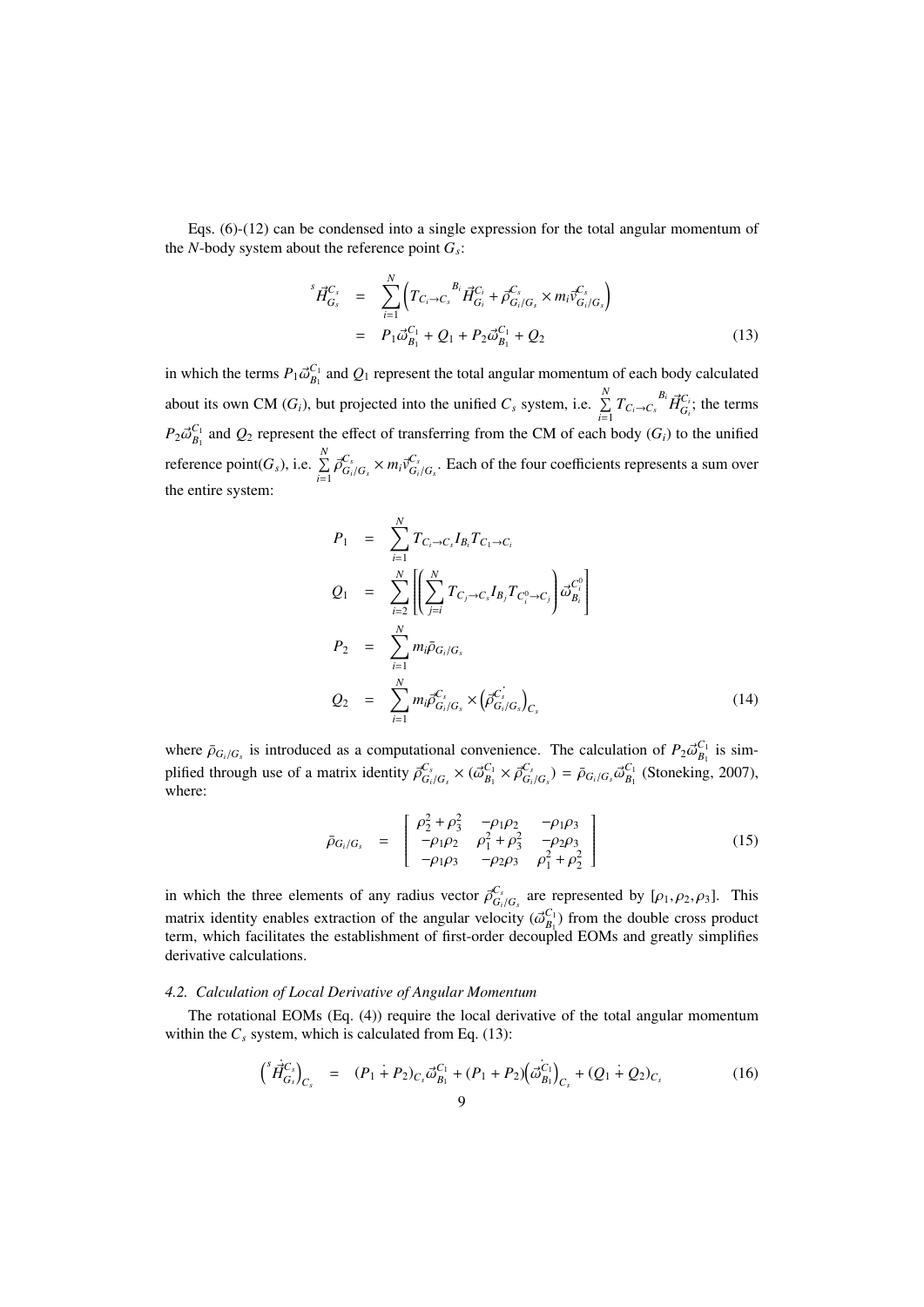in which  $(P_1 + P_2)_{C_s} = (P_1)_{C_s} + (P_2)_{C_s}$ ,  $(Q_1 + Q_2)_{C_s} = (Q_1)_{C_s} + (Q_2)_{C_s}$ . Eq. (16) includes the local derivatives of the four coefficients in Eq. (14) and the angular velocity of the base body in Eq. (5), which are calculated consecutively.

First, taking the derivative of Eq. (14) yields:

$$
(\dot{P}_1)_{C_s} = \sum_{i=1}^{N} \dot{T}_{C_i \to C_s} I_{B_i} T_{C_1 \to C_i} + T_{C_i \to C_s} I_{B_i} \dot{T}_{C_1 \to C_i}
$$
  
\n
$$
(\dot{Q}_1)_{C_s} = \sum_{i=2}^{N} \left\{ \left[ \sum_{j=i}^{N} (\dot{T}_{C_j \to C_s} I_{B_j} T_{C_i^0 \to C_j} + T_{C_j \to C_s} I_{B_j} \dot{T}_{C_i^0 \to C_j}) \right] \dot{\sigma}_{B_i}^{C_i^0} + \left( \sum_{j=i}^{N} T_{C_j \to C_s} I_{B_j} T_{C_i^0 \to C_j} \right) \dot{\sigma}_{B_i}^{C_i^0} \right\}
$$
  
\n
$$
(\dot{P}_2)_{C_s} = \sum_{i=1}^{N} m_i \dot{\bar{\rho}}_{G_i/G_s}
$$
  
\n
$$
(\dot{Q}_2)_{C_s} = \sum_{i=1}^{N} m_i \ddot{\bar{\rho}}_{G_i/G_s}^{C_s} \times (\dot{\bar{\rho}}_{G_i/G_s}^{\dot{C_s}})_{C_s}
$$
  
\n
$$
(17)
$$

in which the derivatives of the transformation matrices can be obtained by a cascading method. For example, the matrix derivative  $\dot{T}_{C_1 \rightarrow C_i}$  can be expressed as:

$$
\dot{T}_{C_1 \to C_i} = \dot{T}_{C_{i-1} \to C_i} T_{C_1 \to C_{i-1}} + T_{C_{i-1} \to C_i} \dot{T}_{C_1 \to C_{i-1}} \quad (i \geq 2)
$$
\n(18)

The derivative of transformation matrix  $T_{C_{i-1}\to C_i}$  can be obtained by  $\dot{T}_{C_{i-1}\to C_i} = \dot{T}_{C_i^0 \to C_i} T_{C_{i-1} \to C_i^0}$ by considering that  $\dot{T}_{C_{i-1}\to C_i^0} = 0$ , since the direction cosine matrix  $T_{C_{i-1}\to C_i^0}$  is time independent.

The matrix derivative  $\dot{p}_{G_i/G_s}$  in Eq. (17) can be obtained by:

$$
\dot{\bar{p}}_{G_i/G_s} = \begin{bmatrix} 2(\rho_2 \dot{\rho}_2 + \rho_3 \dot{\rho}_3) & -\dot{\rho}_1 \rho_2 - \rho_1 \dot{\rho}_2 & -\dot{\rho}_1 \rho_3 - \rho_1 \dot{\rho}_3 \\ -\dot{\rho}_1 \rho_2 - \rho_1 \dot{\rho}_2 & 2(\rho_1 \dot{\rho}_1 + \rho_3 \dot{\rho}_3) & -\dot{\rho}_2 \rho_3 - \rho_2 \dot{\rho}_3 \\ -\dot{\rho}_1 \rho_3 - \rho_1 \dot{\rho}_3 & -\dot{\rho}_2 \rho_3 - \rho_2 \dot{\rho}_3 & 2(\rho_1 \dot{\rho}_1 + \rho_2 \dot{\rho}_2) \end{bmatrix}
$$
(19)

where the local derivative  $(\vec{\rho}_{G_i/G_s}^{C_s})_{C_s}$  is defined as  $(\vec{\rho}_{G_i/G_s}^{C_s})_{C_s} = [\dot{\rho}_1, \dot{\rho}_2, \dot{\rho}_3]$  and can be obtained by taking the derivative of Eq.  $(11)$ :

$$
\begin{array}{rcl}\n\left(\vec{\rho}_{G_i/G_{i-1}}^{C_{i-1}}\right)_{C_{i-1}} & = & \dot{T}_{C_i \to C_{i-1}} \vec{\rho}_{G_i/J_{i-1}}^{C_i} \quad (i \geqslant 2) \\
\left(\vec{\rho}_{G_i/G_1}^{C_1}\right)_{C_1} & = & \left(\vec{\rho}_{G_{i-1}/G_1}^{C_1}\right)_{C_1} + \dot{T}_{C_{i-1} \to C_1} \vec{\rho}_{G_i/G_{i-1}}^{C_{i-1}} + T_{C_{i-1} \to C_1} \left(\vec{\rho}_{G_i/G_{i-1}}^{C_{i-1}}\right)_{C_{i-1}} \quad (i \geqslant 3) \\
\left(\vec{\rho}_{G_s/G_1}^{C_1}\right)_{C_1} & = & \frac{\sum\limits_{i=1}^N m_i \left(\vec{\rho}_{G_i/G_1}^{C_1}\right)_{C_1}}{\sum\limits_{i=1}^N m_i} \\
\left(\vec{\rho}_{G_i/G_s}^{C_s}\right)_{C_s} & = & \left(\vec{\rho}_{G_i/G_1}^{C_1}\right)_{C_1} - \left(\vec{\rho}_{G_s/G_1}^{C_1}\right)_{C_1} \quad (i \geqslant 1)\n\end{array} \tag{20}
$$

in which  $\vec{\rho}^{C_i}_{G_i/J_{i-1}}$  in the first expression is time-independent. Similarly, the second order derivative in Eq. (17),  $(\overline{\beta}^C_{G_i/G_s})_{C_s}$ , can be obtained by taking the derivative of Eq. (20).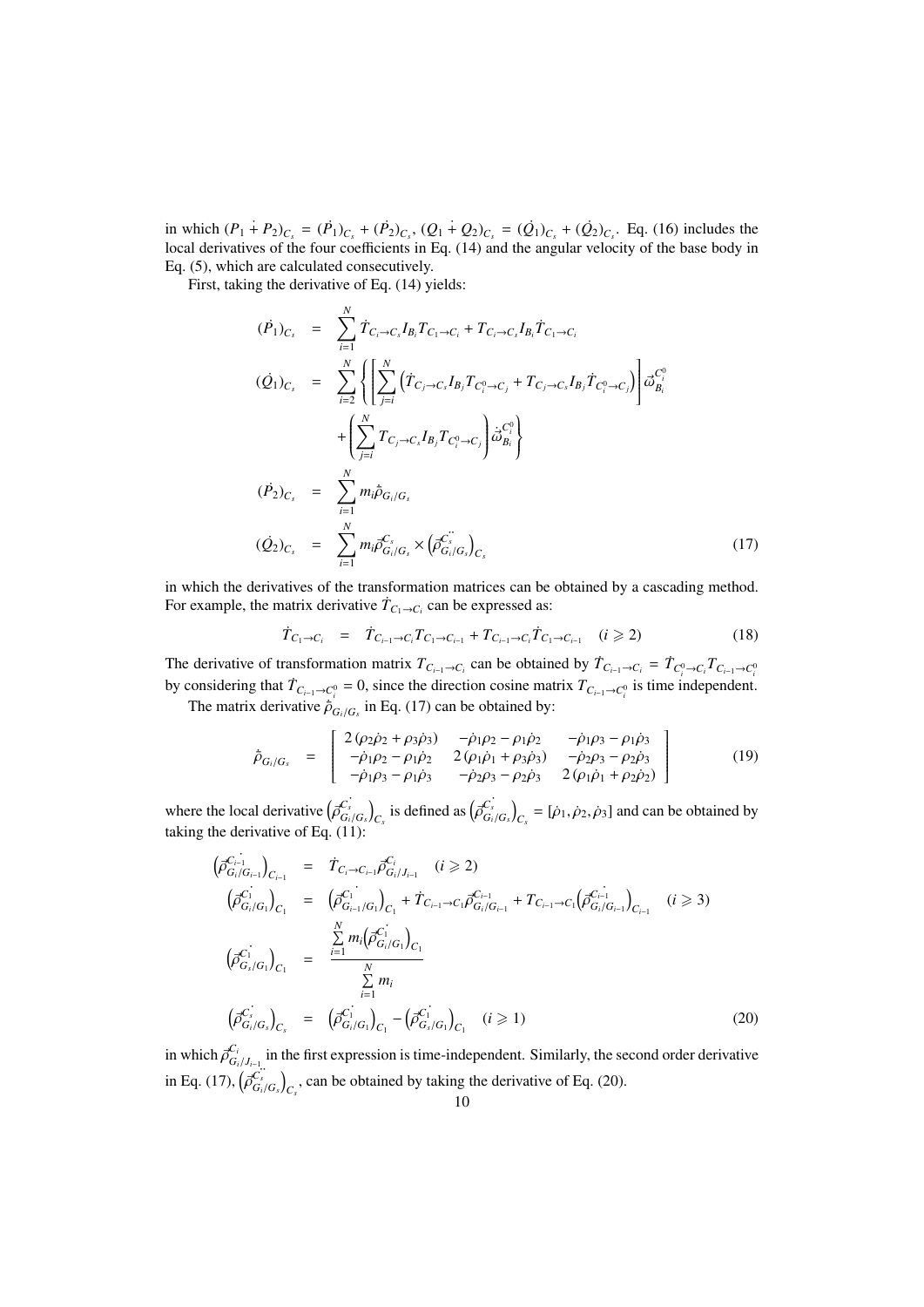Back to Eq. (16), the local derivative of the angular velocity of the base body can be found by taking the derivative of Eq. (5):

$$
\left(\vec{\omega}_{B_1}^{C_1}\right)_{C_s} = T_\omega \left[\begin{array}{c} \ddot{X}_4\\ \ddot{X}_5\\ \ddot{X}_6 \end{array}\right] + RE \tag{21}
$$

where the angular acceleration vector is expressed in the general matrix form. Extracting the vector  $[\ddot{X}_4 \ddot{X}_5 \ddot{X}_6]$ , enables explicit expression of these three rotational reference point coordinates in a form convenient for numerical simulation. The vector  $RE$  and the matrix  $T_{\omega}$  can be expressed by:

$$
RE = \begin{bmatrix} -\dot{X}_4 \dot{X}_5 \sin X_5 \cos X_6 - \dot{X}_4 \dot{X}_6 \cos X_5 \sin X_6 + \dot{X}_5 \dot{X}_6 \cos X_6\\ \dot{X}_4 \dot{X}_5 \sin X_5 \sin X_6 - \dot{X}_4 \dot{X}_6 \cos X_5 \cos X_6 - \dot{X}_5 \dot{X}_6 \sin X_6\\ \dot{X}_4 \dot{X}_5 \cos X_5\\ \dot{X}_4 \dot{X}_5 \cos X_5 \end{bmatrix}
$$
  
\n
$$
T_\omega = \begin{bmatrix} \cos X_5 \cos X_6 & \sin X_6 & 0\\ -\cos X_5 \sin X_6 & \cos X_6 & 0\\ -\sin X_5 & 0 & 1 \end{bmatrix}
$$
 (22)

which is singular if  $\cos X_5 = 0$ .

### 5. Application

The derivation results for the total angular momentum and its derivative in Section 4 can be directly applied to formulate the rotational EOMs of a serial *N*-body system, which is combined with the translational EOMs to form six basic EOMs of the system. A numerical implementation of the new method is also presented.

Eq. (13) can be applied to express the total angular momentum of the *N*-body system required in the rotational EOMs (Eq. (4)). The first two terms,  $P_1 \vec{\omega}_{B_1}^{C_1}$  and  $Q_1$ , represent the angular momentum of the entire system projected into the unified  $C_s$  system but calculated about the CM of individual bodies.  $P_1 \vec{\omega}_{B_1}^{C_1}$  represents the instantaneous angular momentum of the *N*-body system rotating with the base body. The coefficient  $P_1$  can be generalized by first transferring the angular velocity of the base body  $(\vec{\omega}_{B_1}^{C_1})$  to each rigid body through the transformation matrix  $(T_{C_1 \to C_i})$ , then multiplying the result with the corresponding inertia tensor  $(I_{B_i})$  and finally transforming the angular momentum back to the unified coordinate system (*Cs*) and summing up. The term  $Q_1$  represents the contribution of relative rotation among the bodies  $(\vec{\omega}_{B_i}^{C_i^0})$  to the total angular momentum. The angular velocity at each joint  $(\vec{\omega}_{B_i}^{C_i^0})$  is transferred to all of the bodies affected by this joint along the kinematic chain, then multiplied by the corresponding inertia tensor and finally transformed back to the unified  $C_s$  system.

The effect of transferring the reference points is represented in  $P_2 \vec{\omega}_{B_1}^{C_1}$  and  $Q_2$ , in which radius vector  $\vec{\rho}^{C_s}_{G_i/G_s}$  and matrix  $\vec{\rho}_{G_i/G_s}$  represent the effect of the unconstrained CM of the system. Computing this effect requires formulation of the radius vectors from the CM of the system to the CM of each body. First, the kinematic chain is decomposed into individual links similar to Fig. 3 to apply Eq. (11). Each of the links is made of two contiguous bodies ( $B_{i-1}$  and  $B_i$ ) connected by a mechanical joint  $(J_{i-1})$ . The radius vector from  $G_i$ ,  $\overline{G}^{C_{i-1}}_{G_i/G_{i-1}}$ , is projected into the  $C_{i-1}$  system and calculated for each link. The fixed radius vectors between each joint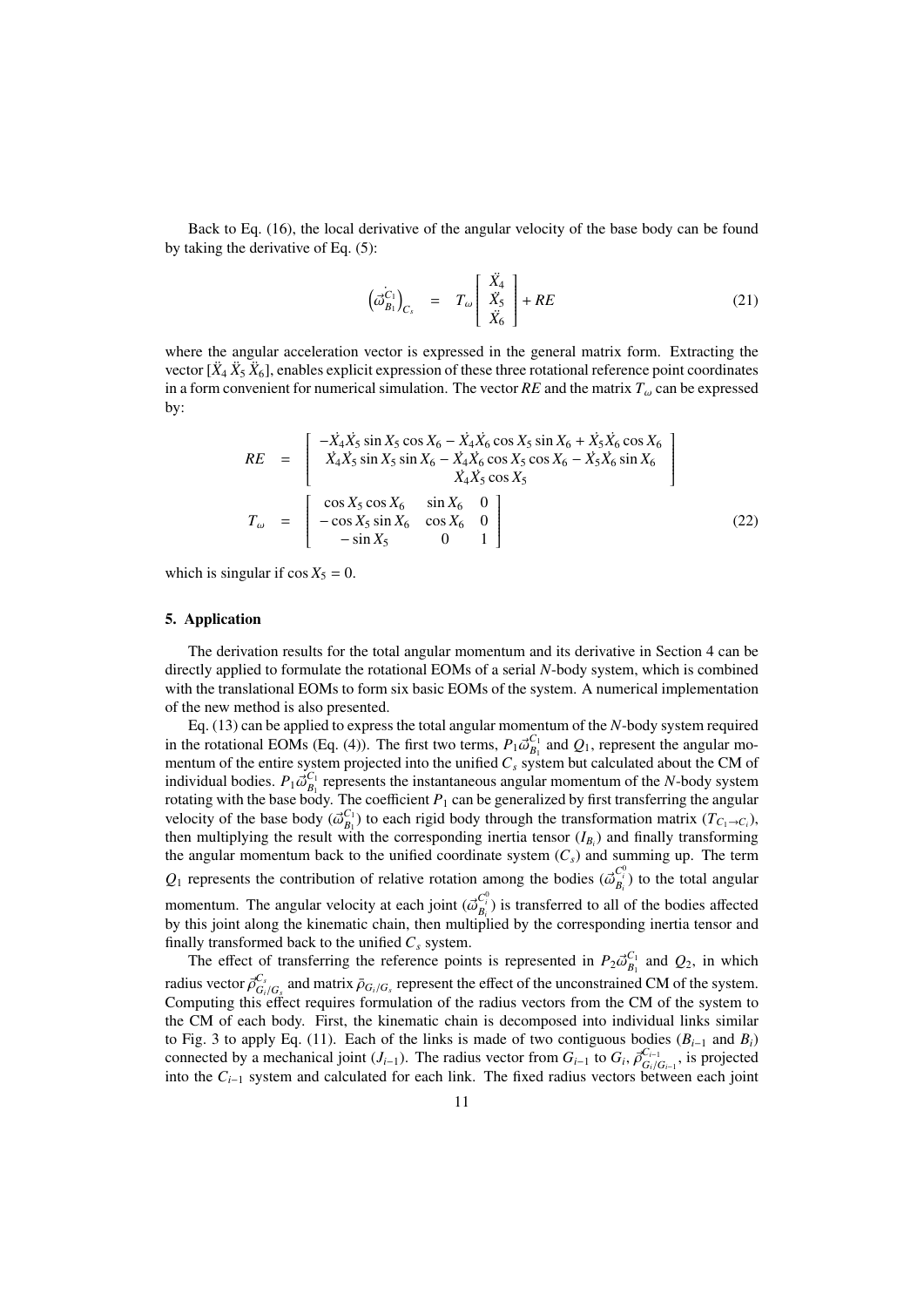and the two connected bodies,  $\bar{\rho}^{C_{i-1}}_{J_{i-1}/G_{i-1}}$  and  $\bar{\rho}^{C_i}_{G_i/J_{i-1}}$ , are time-independent if expressed in bodyfixed coordinate systems  $C_{i-1}$  and  $C_i$ . Second, the cascading expressions in the first two lines of Eq. (11) are applied repeatedly to calculate the radius vector,  $\overline{\rho}_{G_i/G_1}^{C_1}$ , from the CM of the base body to that of each body along the chain. Third, the CM of the system (*Gs*) within the *C*<sup>1</sup> system is calculated as a weighted average. Finally, the radius vectors needed in the coefficients  $P_2$  and  $Q_2$ ,  $\overline{\rho}_{G_i/G_s}^{C_s}$  and  $\overline{\nu}_{G_i/G_s}^{C_s}$ , are obtained by vector combination and absolute derivative calculation, respectively. The local derivative of the relative radius vector  $(\bar{\rho}_{G_i/G_s}^{C_s})_{C_s}$  needed in the velocity expression of Eq. (12) is obtained by calculating the derivative of each element within  $\bar{\rho}^{C_s}_{G_i/G_s}$ . Eq. (15) is used to update  $\bar{\rho}_{G_i/G_s}$  based on  $\bar{\rho}_{G_i/G_s}^{C_s}$ .

Generally, the local derivative of the total angular momentum in Eq. (16) is computed using Eqs. (17) and (21). The angular acceleration of the base body is decoupled from the translational acceleration, enabling explicit expression of  $[\ddot{X}_4, \ddot{X}_5, \ddot{X}_6]$  independent of  $[\ddot{X}_1, \ddot{X}_2, \ddot{X}_3]$ .

Finally, Eqs. (1) and (4) are rearranged to explicitly express the unknown accelerations:

$$
\sum_{i=1}^{N} m_i \begin{bmatrix} \ddot{X}_1 \\ \ddot{X}_2 \\ \ddot{X}_3 \end{bmatrix} = \sum_{i=1}^{N} \vec{F}_{B_i}^{C_I}
$$
\n
$$
(P_1 + P_2)T_{\omega} \begin{bmatrix} \ddot{X}_4 \\ \ddot{X}_5 \\ \ddot{X}_6 \end{bmatrix} = \sum_{i=1}^{N} {^{B_i} \vec{M}_{G_s}^{C_s} - (P_1 + P_2)_{C_s} \vec{\omega}_{B_1}^{C_1} - (Q_1 + Q_2)_{C_s}
$$
\n
$$
-(P_1 + P_2)RE - \vec{\omega}_{C_s} \times {^{S}\vec{H}_{G_s}^{C_s}}
$$
\n(23)

Eq. (23) represents the six basic EOMs of the *N*-body system as a balance between inertial and external forcing. The terms on the LHS are inertial forcing, which depend on unknown translational and rotational accelerations; the term  $(Q_1 + Q_2)_{C_s}$  in the RHS of basic rotational EOMs depends on the accelerations of known relative coordinates. Other terms in the rotational EOMs are the velocity-dependent inertia terms (Jalon and Bayo, 1994), including  $(P_1+P_2)_{C_s} \vec{\omega}_{B_1}^{C_1}$ ,  $(P_1+P_2)RE$  and  $\vec{\omega}_{C_s} \times \vec{\overline{H}}_{G_s}^{C_s}$ . The overall result is that the influence of prescribed relative coordinates between contiguous bodies has been used throughout the formulation of the basic EOMs. The factor  $\sum_{n=1}^{N}$  $\sum_{i=1}^{n} m_i$  is the total mass of the *N*-body system. It could be simply expanded to an equivalent diagonal mass matrix relevant to the absolute motion of *G<sup>s</sup>* , (*X*1, *X*2, *X*3);  $(P_1 + P_2)T_\omega$  is the mass matrix associated with the rotational reference point coordinates of the base body,  $(X_4, X_5, X_6)$ . These two mass matrices represent the combined effect of the mass and inertia of every body within the multibody system and are equivalent to collapsing the larger mass matrix of any one of the conventional methods. More importantly, these rotational and translational mass matrices are decoupled, enabling a significant numerical advantage over other analytical methods.

First-order decoupled EOMs convenient for use in numerical integration can be easily obtained from Eq. (23); the numerical values of the matrices and vectors in Eq. (23) are updated at every time step. The set of three basic translational EOMs can be integrated separately from the basic rotational EOMs. In this procedure, the kinematics of the translational and rotational reference point coordinates (including velocity and acceleration) are thoroughly decoupled in the inertial forcing. The coordinates  $(X_1, X_2, X_3)$  are connected with the translational reference point coordinates of the base body,  $(X_{1b}, X_{2b}, X_{3b})$ , and the positions of the CM of other bodies through pre- and postprocessing procedures based on Eq. (2). These procedures are used to prescribe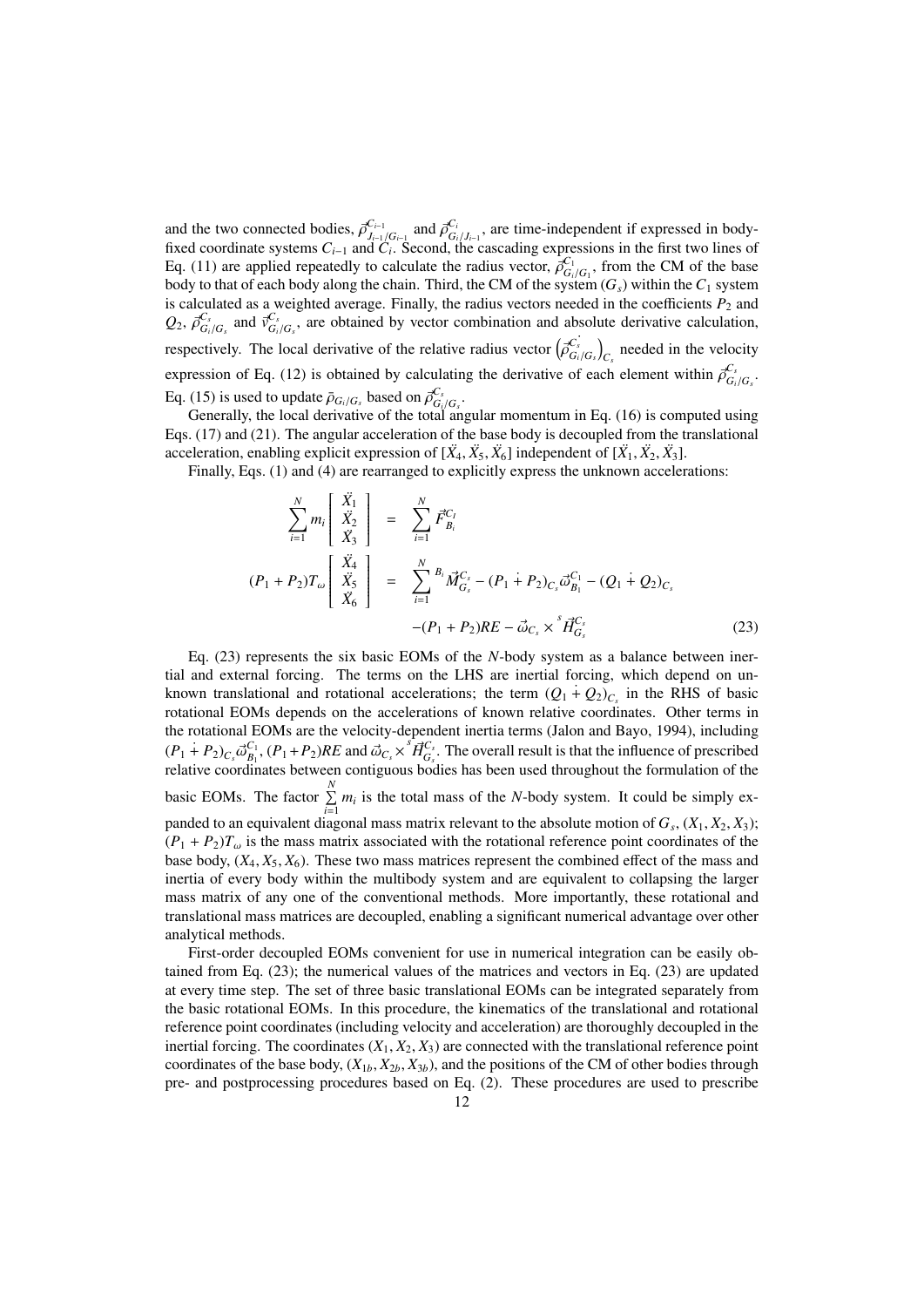initial conditions about  $G_1$  at the beginning of the first time step and compute external forcing applied to each body in the future time steps.

## 6. Expansion for General *N*-Body Systems

The derivation for serial *N*-body systems can be applied to more general *N*-body systems with only minor expansion. These more complicated systems may include open-chains with branches and closed-chain loops of rigid bodies. The final six basic EOMs, Eqs. (1) and (4), remain unchanged, but some intermediate equations require additional explanation. The increased complexity of the joints requires additional relative coordinates between contiguous bodies, which may introduce additional control and constraint equations. Application to more complicated systems is first discussed, followed by applications including more complicated joints.

The previous derivation was for a serial kinematic chain which enabled sequential numbering, starting from the base body and progressing through all rigid bodies. However, a simple kinematic chain does not exist for an open-chain system with branches (a tree system) or for the combination of a tree system and a closed-chain system. The expansion of the new method only requires that each body be connected by some kinematic chain to the base body, and that each body be uniquely numbered. As in the serial case, radius vectors between the CM of each body and its contiguous joints, as well as transformation matrices between all pairs of contiguous bodies must be determined. These transformations can be used with any kinematic chain to find the position and orientation of any body relative to the base body. Two equations need to be reexamined for application to non-serial *N*-body systems: Eq. (11) and (14). The first and second expressions in Eq. (11) can be applied to any kinematic chain in a non-serial *N*-body system as long as the bodies and joints are uniquely numbered from 1 to *N*. The calculation of the relative position of  $G_s$  in the  $C_1$  system  $(\overline{\beta}_{G_s/G_1}^{C_1})$  in the third expression already considers the relative positions of all bodies within the *N*-body system, and can be used directly, as can the fourth and fifth expressions of  $\bar{\rho}^{C_s}_{G_i/G_s}$  and  $\bar{v}^{C_s}_{G_i/G_s}$ . The only change required to Eq. (14) is to modify the

internal summation in  $Q_1$  to exclude bodies not affected by the relative angular velocity  $\vec{\omega}_{B_i}^{C_i^0}$ , i.e. to exclude bodies on other branches.

Just as the method can be applied to systems of any complexity, it can also be applied to joints of any complexity. Any joint can be represented by relative coordinates between contiguous bodies. As long as the relative motion described by these additional relative coordinates are prescribed, no additional EOMs need to be solved beyond six basic EOMs. For example, a cylindrical joint allowing both translation and rotation requires one additional relative coordinate to describe the prescribed translation of the joint hinge relative to its initial position. This motion is added to the constant vector  $\overline{\rho}_{G_i/J_{i-1}}^C$  in Eq. (11).

Generally, if the relative coordinates at joints are unknown, the control and constraint equations governing these coordinates are fully coupled with six basic EOMs. The sum  $(Q_1 + Q_2)_{C_s}$  in Eq. (17) introduces accelerations of unknown relative coordinates into the basic EOMs. The control and constraint equations may also depend on accelerations of six reference point coordinates, in which case, the accelerations of relative coordinates in these equations can be expressed as a function of the accelerations of the reference point coordinates and substituted into  $(Q_1 + Q_2)_{C}$ in the basic EOMs to compute  $(\ddot{X}_4, \ddot{X}_5, \ddot{X}_6)$ . The translational accelerations of the base body,  $(\ddot{X}_1, \ddot{X}_2, \ddot{X}_3)$ , still result from the first equation in Eq. (23). Finally, explicit expressions of all the accelerations of the chosen coordinates are applied prior to the numerical integration.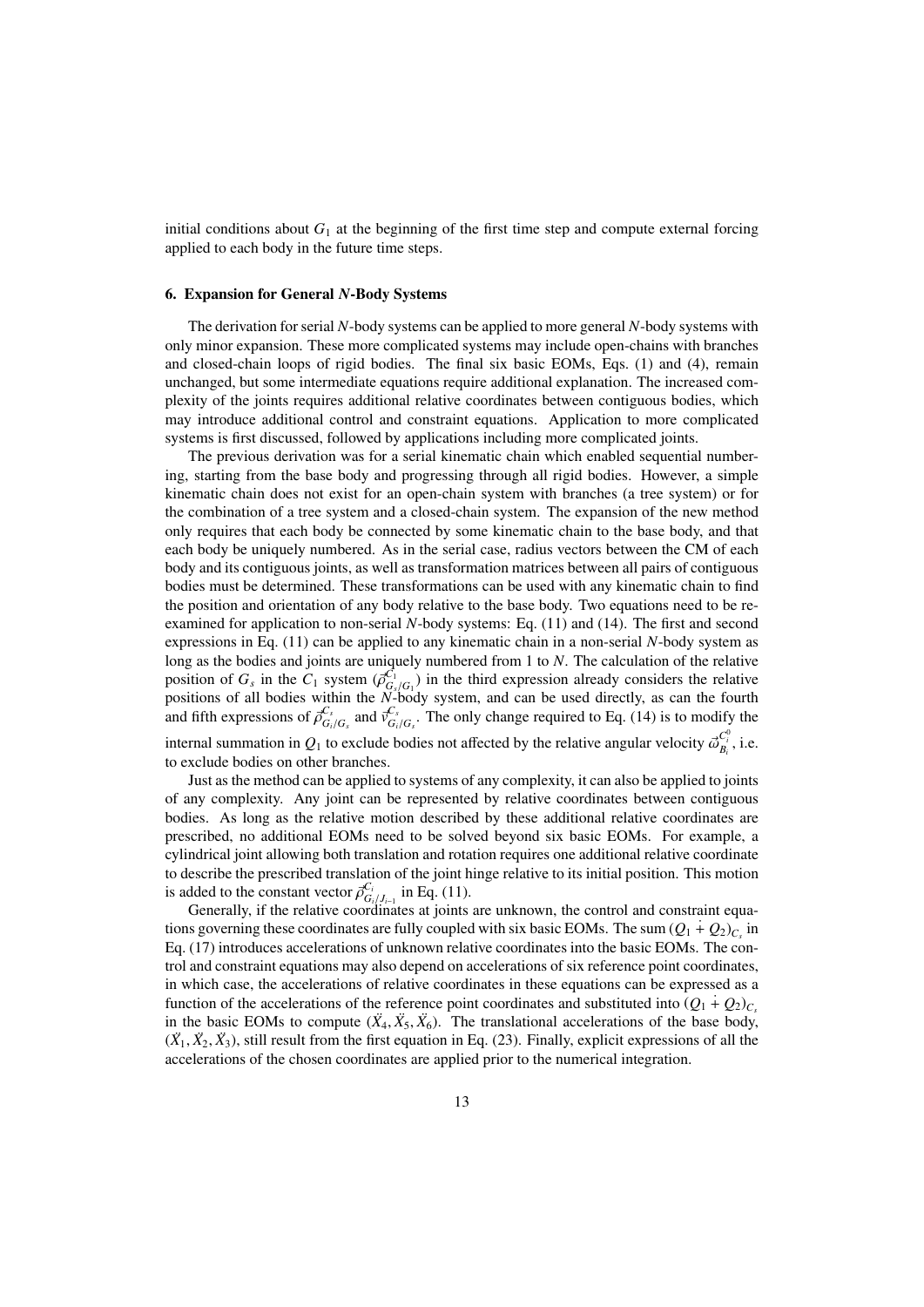#### 7. Inverse Dynamics of an *N*-body system

The computational efficiency of the forward dynamic simulation method is enhanced by avoiding the need to calculate internal forces and moments between bodies. However, it is commonly necessary to quantify this internal forcing. Inverse dynamics can be used to calculate internal forces and moments between arbitrarily selected contiguous bodies using the kinematics resulting from a forward dynamic simulation.

The first step is to divide the *N*-body system into two subsystems based on the position of the desired unknown internal forcing. The division must be made such that these two subsystems are connected by either one or two common joints. Known kinematic time histories of both inertial and applied external forcing on each body are used for the calculation of the internal forcing by applying the conservation of momentum to one (for one-joint case) or two (for two-joint case) subsystems. The new method is first derived for the one-joint case and then simply expanded to the two-joint case.

Two subsystems (*s*<sup>1</sup> and *s*2) in the original system (*s*) are connected by one common joint *J*. The conservation of linear momentum (Newton's second Law) can be applied to either of these two subsystems to determine forces between them. Subsystem *s*<sup>1</sup> includes *N*<sup>1</sup> bodies. Newton's second Law applied to subsystem  $s_1$  is:

$$
\sum_{i=1}^{S} \vec{F}_{B_i}^{C_I} + \vec{F}_J^{C_I} = \left( \sum_{i=1}^{N_1} m_i \right) d_{G_{s_1}}^{C_I}
$$
 (24)

The unknown force on joint *J* is internal for the original *s* system and external for the subsystem  $s_1$ . This force is denoted as  $\vec{F}_j^{C_I}$  and equal to the difference between the external forces applied to each body in the  $s_1$  system and  $s \sum_{n=1}^{N_1} s_n$  $\prod_{i=1}^{N} \vec{F}_{B_i}^{C_I}$ , the external forces on all  $N_1$  bodies in the original *s* system. The vector <sup>*s*</sup>  $\sum_{i=1}^{N_1} \vec{F}_{B_i}^{C_I}$  is known from Eq. (1) in the forward dynamic simulation. The vector *i*=1  $\vec{a}_{G_{s_1}}^{C_I}$  in the RHS is the acceleration of  $G_{s_1}$  (the CM of the subsystem  $s_1$ ) and can be expressed by  $\vec{a}^{C_I}_{G_{s_1}} = \vec{\rho}^{C_I}_{G_{s_1}/O}$ . Similar to the third expression in Eq. (11), the radius vector  $\vec{\rho}^{C_I}_{G_{s_1}/O}$  can be shown to be:  $\vec{\rho}^{C_I}_{G_{s_1}/O}$  =  $\sum_{i=1}^{N_1} m_i \vec{\rho}_{G_i/O}^{C_I}$ *N*∑1 *i*=1 *mi* , in which the radius vectors  $\vec{\rho}^{C_I}_{G_i/O}$  are known and result from Eq. (2) in the forward dynamic simulation. To summarize, the unknown internal forces  $(\vec{F}_J^{C_I})$  can be obtained by: first saving the time histories of  $\binom{N_1}{\sum_{i=1}^{N_1}}$  $\sum_{i=1}^{N} \vec{F}_{B_i}^{C_I}$  and  $\vec{\rho}_{G_i/O}^{C_I}$  in forward dynamics; then using  $\vec{\rho}^{C_I}_{G_i/O}$  to calculate the time history of  $\vec{\rho}^{C_I}_{G_{s_1}/O}$ ; numerically calculating the second order derivative of  $\vec{\rho}^{C_I}_{G_{s_1}/O}$  to obtain the acceleration of  $G_{s_1}$  as well as the RHS  $\left(\sum_{i=1}^{N_1}$  $\sum_{i=1}^{N_1} m_i \frac{dG}{G_{s_1}}$ ; finally subtracting the

time history of  $\int_{0}^{N_1} \sum_{i=1}^{N_1}$  $\sum_{i=1}^{N} \vec{F}_{B_i}^{C_I}$  from that of the RHS to obtain  $\vec{F}_J^{C_I}$ .

Moments between subsystems connected by a single joint are found by a similar procedure. The conservation of angular momentum (Newton's second Law) can be applied to the subsystem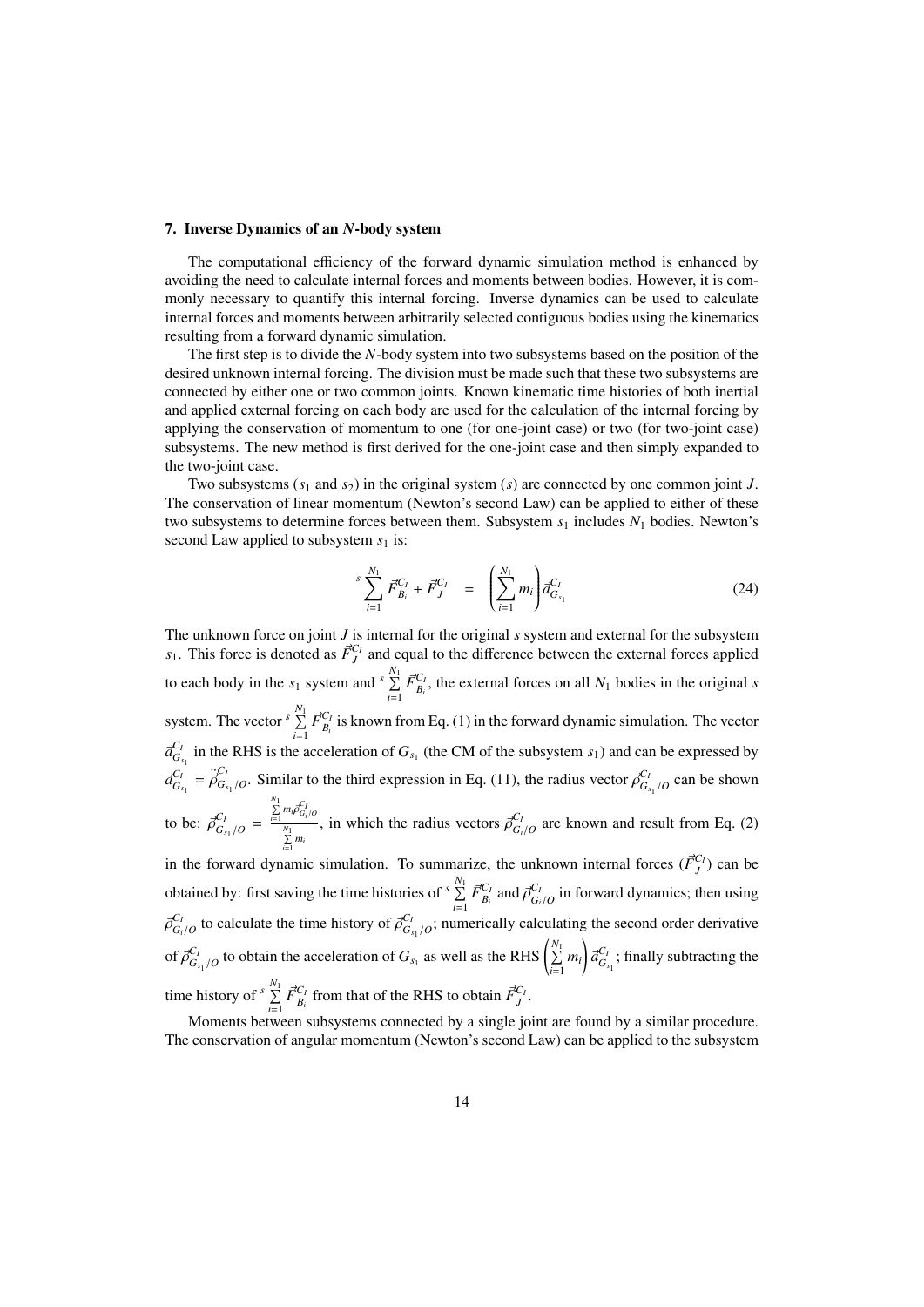*s*<sup>1</sup> to determine internal moments in the original *s* system:

$$
\sum_{i=1}^{s} \overrightarrow{H}_{i} \overrightarrow{M}_{G_{s_{1}}}^{C_{s}} + \overrightarrow{M}_{F_{J}}^{C_{s}} + \overrightarrow{M}_{J}^{C_{s}} = \left(\begin{array}{c} s_{1} \overrightarrow{H}_{G_{s_{1}}}^{C_{s}} \\ \overrightarrow{H}_{G_{s_{1}}}^{C_{s}} \end{array}\right)_{C_{s}} + \overrightarrow{\omega}_{C_{s}} \times \left(\begin{array}{c} s_{1} \overrightarrow{H}_{G_{s_{1}}}^{C_{s}} \\ \overrightarrow{H}_{G_{s_{1}}}^{C_{s}} \end{array}\right) \tag{25}
$$

where the LHS includes both the force moments (moments resulting from a force) and couple moments (moments resulting from pairs of equal and opposite applied forces). The force moments are calculated about  $G_{s_1}$ , while the couple moments are free vectors and independent of the reference point. The paired forces do not appear in the balance of forces in Eq. (24), but their effects do appear in the balance of moments in Eq. (25). Here,  $\frac{N_1}{\sum_{i=1}^{N_1} N_i}$  $\sum_{i=1}^{N_1} \vec{M}_{G_{s_1}}^{C_s}$  represents the external force and couple moments on all *N*<sup>1</sup> bodies within the original *s* system, as applied in the original forward dynamic simulation. The term  $\vec{M}_{F_j}^{C_s}$  represents the force moments applied on joint *J* and can be shown to be  $\vec{\rho}_{J/G_{s_1}}^{C_s} \times (T_{C_I \to C_s} \vec{F}_J^{C_I})$ , in which the internal force  $\vec{F}_J^{C_I}$  is calculated using Eq. (24); the radius vector  $\vec{\rho}_{J/G_{s_1}}^{C_s}$  can be obtained using:  $\vec{\rho}_{J/G_{s_1}}^{C_s} = T_{C_{N_1} \to C_s} \vec{\rho}_{J/G_{N_1}}^{C_{N_1}}$  $\frac{C_{N_1}}{J/G_{N_1}} + \vec{\rho}^{C_s}_{G_I}$  $G_{S_{N_1}/G_{s_1}}$ . The couple moments on the joint *J* ( $\vec{M}^{C_s}_{I}$ ) are the desired internal moments (e.g. (Kurfess, 2004)). In *J* the RHS, vector  $\prod_{i=1}^{s_1} \vec{H}_{G_{s_1}}^{G_s}$  is the total angular momentum of the  $N_1$  bodies about the CM of subsystem  $s_1(G_{s_1})$ :  ${}^{s_1} \vec{H}^{C_s}_{G_{s_1}} = {}^{s_1} \vec{H}^{C_s}_{G_s} - \vec{\rho}^{C_s}_{G_s/G_{s_1}} \times m_{s_1} \vec{v}^{C_s}_{G_s/G_{s_1}}$ . Here, the vector  ${}^{s_1} \vec{H}^{C_s}_{G_s}$  is the total angular momentum of  $N_1$  bodies about  $G_s$ ; the vector  $\vec{\rho}^{C_s}_{G_s/G_{s_1}}$  can be calculated as  $\vec{\rho}^{C_s}_{G_s/G_{s_1}} = \vec{\rho}^{C_s}_{G_s/G_1} - \vec{\rho}^{C_s}_{G_{s_1}/G_1}$ . Thus, the inertial forcing in the RHS of Eq. (25) is computed using kinematic results for all  $N_1$ <br>hodies resulting from the forward dynamic simulation. The unknown internal moments  $(M^{C_s})$ bodies resulting from the forward dynamic simulation. The unknown internal moments  $(\vec{M}_j^{C_s})$ are obtained by subtracting  $\sqrt[s]{\sum_{i=1}^{N_1}}$  $\sum_{i=1}^{N_1} {^{B_i} \vec{M}_{G_{s_1}}^{C_s}}$  and  $\vec{M}_{F_J}^{C_s}$  from the time history of the inertial forcing, i.e. the RHS of Eq. (25).

A two-joint case is solved in a similar manner using Eqs. (24) and (25). Application of Eq. (24) to each of the two subsystems results in two sets of equations with two sets of unknown internal forces, which can be solved simultaneously. After obtaining the two internal forces, Eq. (25) can be applied to each of the two subsystems and solved simultaneously for the internal moments at the two joints.

Configurations for which the number of the desired unknown internal forces or moments is greater than 2 can be solved using multiple applications of this method by dividing the original *s* system into a series of one or two-joint cases. Calculation of internal forcing for overdetermined systems, e.g., those with redundant constraints that would constitute statically indeterminant structures, is beyond the scope of this work.

# 8. Example

The new multibody formulation (MCM) is applied to a 6-body compliant floating wind turbine design. The floating system is represented as a 3-body serial chain consisting of the tower (body 1), nacelle (body 2), hub (body 3) plus three blades (bodies 4-6) branching from the hub. The tower is being used as the base body. The compliant design being analyzed is obtained by truncating the spar cylinder of OC3-Hywind model (Jonkman, 2010). The truncation reduces structural weight and the available hydrostatic restoring moment, which allows larger pitch angles. Fig. 4 shows the coordinate systems used for the MCM, with only one of the three bodyfixed coordinate systems on the blades is shown. The  $(X_M, Y_M, Z_M)$  system is defined to enable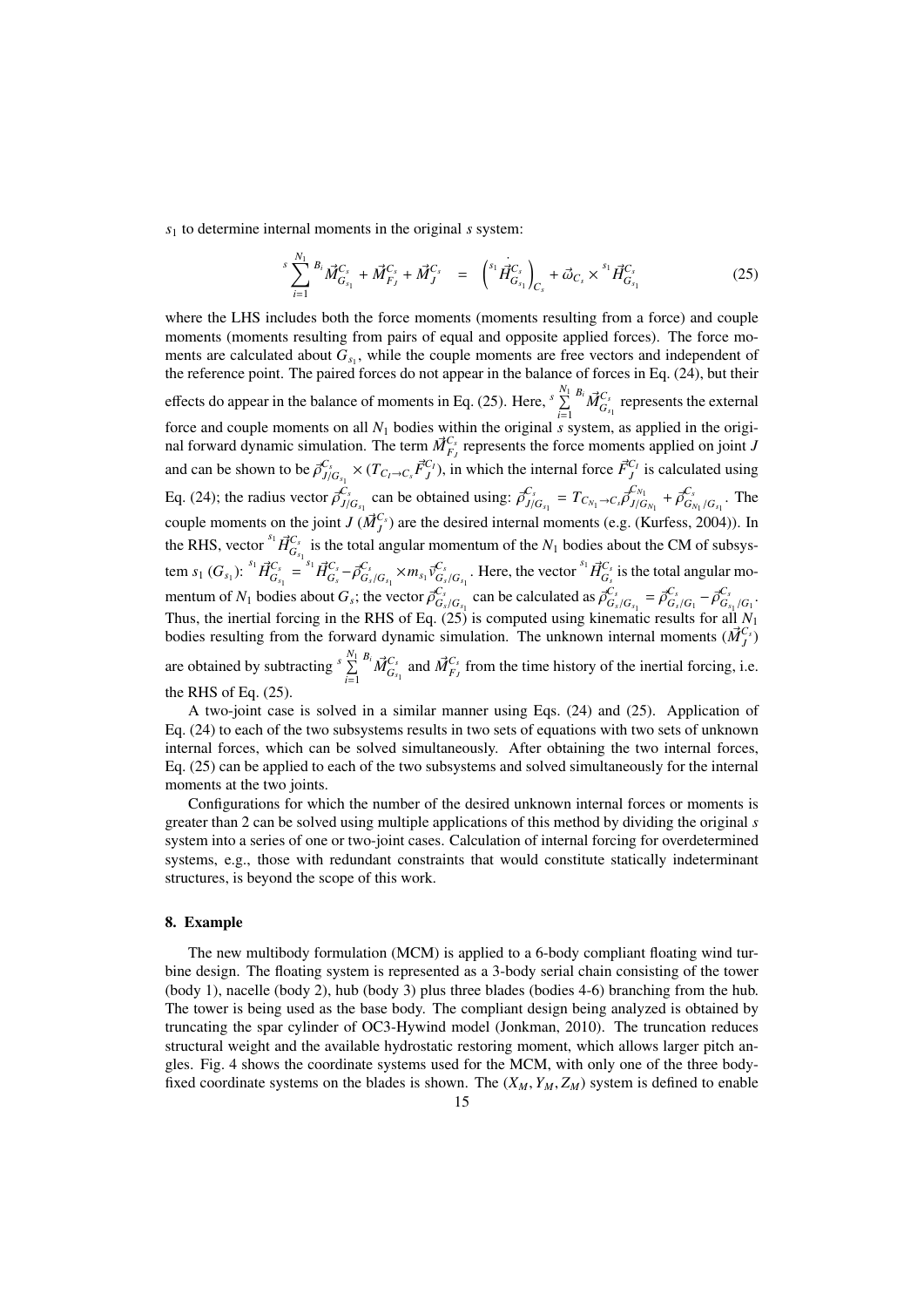direct comparison of simulation results with those of FAST, in which the reference point is usually prescribed to be on the still water level. In this implementation, rotation  $X_5$  is aligned with the pitch direction, which precludes complications associated with the singularity of Equation 22. The six unknown reference point coordinates in the basic EOMs are the three translational DOFs of the CM of the tower and three rotational DOFs of the base body. The known relative coordinates are yaw rate of the nacelle relative to the tower, spin rate of the hub relative to the nacelle, and blade-pitch rates relative to hub.

The topsides (nacelle, hub and blades) are the same as that in OC3-Hywind: the moment of inertia of nacelle about yaw axis is  $2.61 \times 10^6$  kg·m<sup>2</sup>; the moment of inertia of rotor about spin axis is  $3.54 \times 10^7$  kg·m<sup>2</sup>. The moments of inertia of the tower w.r.t. the  $(x_1, y_1, z_1)$  are  $5.85 \times 10^9$  kg·m<sup>2</sup> and  $1.12 \times 10^8$  kg·m<sup>2</sup> in tilt (roll and/or pitch) and yaw, respectively. The four taught-leg mooring lines are each assumed to be a straight axial spring with stiffness of  $6.81 \times 10^5$  N/m and length of 564-m in a 320-m water depth location. The origin of the global coordinate system (*X*, *Y*, *Z*) is the initial position of the CM of the tower, 58.67 m below still water.

Application of the MCM requires that the 6-body model be decomposed into three serial kinematic chains. Each chain starts from the base body (tower) and terminates including one of the three blades. Along each chain, the angular velocity of each body is obtained using Eqs. (5) and (9). The common part of all chains (bodies 1, 2 and 3) needs to be derived only once. The transformation matrices along each chain are obtained using Eq. (10). The prescribed position of each joint relative to the CM of the contiguous body is then used to determine the kinematics of each body relative to the CM of the system using Eqs. (11) and (12). The angular momentum of the system and its local derivative can be written directly through use of Eqs. (13) and (16). The effects of the rotations are combined with translations using Eq. (2).

The results begin with verification of the MCM through comparison of results with those computed using the popular wind turbine dynamics software FAST (Jonkman, 2007). FAST uses Kane's method to formulate the EOMs of the wind turbine system. Under the free vibration case, both the global motion from forward dynamics and internal forcing from inverse dynamics are compared to simulation results from FAST.

#### *8.1. Global motion from forward dynamics*

Figs. 5–6 show time histories of global motion computed using FAST and those computed using the MCM for a small-amplitude free vibration case. The rotational DOFs of the tower are transferred to the inertial coordinate system used in FAST to enable direct comparison between (*X*4, *X*5, *X*6) and pitch, roll and yaw, which is valid for small-amplitude rotation (Abkowitz, 1969). The translational DOFs,  $(X_{1b}, X_{2b}, X_{3b})$ , are transferred to the waterplane to enable direct comparison with the sway, surge and heave computed in FAST, which are measured from the  $(X_M, Y_M, Z_M)$  system in Fig. 4. Constant nacelle yaw (1.2 deg/sec), hub spin (12.1 rpm) and blade-pitch rate (1.2 deg/sec) are prescribed during the simulation. Here, both hydrodynamics and aerodynamics have been disabled in FAST. The only external forces acting on the base body are from the mooring lines and buoyancy, both of which are represented in the user-defined subroutine (UserPtfmLd) in FAST as a  $6 \times 6$  restoring matrix. These values are calculated using the method presented in (Wang and Sweetman, 2012b), but linearized near the average tilt angle and tuned to reproduce the correct natural frequencies. The initial conditions in all six DOFs of the tower are zero. The CM of the nacelle is not directly above the axis of the tower, so nacelle yaw motion changes the position of the CM of the system relative to the tower, which causes the tower motion. Figs. 5–6 show that the global motions of FAST and the MCM are virtually indistinguishable. The spin axis is initially parallel to the surge direction. The influence of the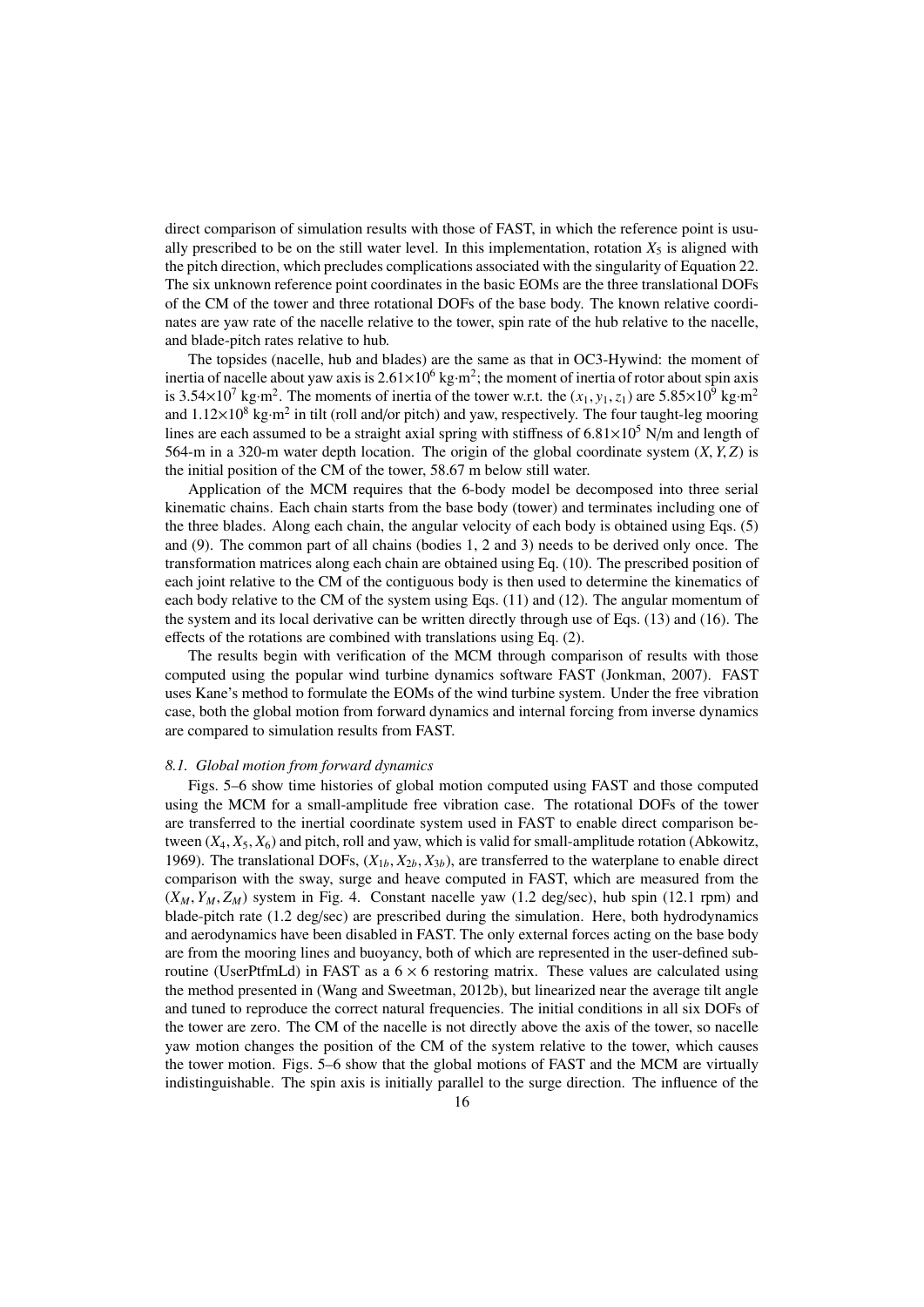moving *G<sup>s</sup>* can be seen clearly in both translational and rotational simulation results. For example, both pitch and surge are minimized (zero crossing) when the nacelle yaw angle is 90 deg (at 75 sec), while roll and sway are maximized. The observed yaw motion results from gyro moments associated with rotor spin coupled with roll and pitch.

# *8.2. Internal forcing from inverse dynamics*

Figs. 7–8 show the internal forces and moments applied by the nacelle on the tower computed using inverse dynamics. This internal forcing is decomposed into the body-fixed  $(x_1, y_1, z_1)$  system. The nearly-constant internal force along the tower axis due to the topsides weight has been subtracted from this results. Results computed for the tower-top coordinate system in FAST have been transferred to the  $(x_1, y_1, z_1)$  system to enable direct comparison with the MCM; the comparison shows perfect agreement. The natural frequency of the tower in pitch motion dominates the time histories of internal forces shown in Fig. 5; these motions also affect the internal moments. The effect of nacelle yaw is also apparent in simulation results for both internal forces and moments.

# 9. Conclusions

A new multibody dynamics formulation method has been presented. The Momentum Cloud Method (MCM) can be used to obtain the explicit first-order decoupled EOMs convenient for numerical integration. The underlying concept is to directly apply the conservation of momentum to the entire multibody system. Various advantages of existing multibody dynamics formulations are combined in the MCM. Most notably, the calculation of internal forcing can be avoided and rederivation associated with adding a new body to the system is simplified. A set of 1-2-3 sequenced Euler angles are applied to describe the large-amplitude rotations of the floating base body, and all nonlinear effects can be preserved. More importantly, the MCM represents the conservation of momentum of entire system using only six basic EOMs, in which the translational and rotational inertial forcing are decoupled. The  $6 \times 6$  mass matrix in the basic EOMs is actually composed of two  $3 \times 3$  decoupled mass matrices: one for rotation and one for translation. This decoupling increases the efficiency of numerical integration dramatically. The selection of coordinates enables relatively simple expansion of the MCM to multibody systems with more complicated forms and connection joints. The unknown relative motion at joints can be solved by combining six basic EOMs with the constraint and control equations. The solutions to the constraint and control equations are used in the basic EOMs at each time step to represent kinematics of unknown relative coordinates. Inverse dynamics can also be applied to find internal forcing between any two contiguous bodies using the results of forward dynamics. The MCM is verified by critically comparing simulation results for a 6-body compliant wind turbine model with those computed using well-recognized multibody dynamics software.

# 10. Acknowledgements

This work was supported by the National Science Foundation, Energy for Sustainability, within the Division of Chemical, Bioengineering, Environmental, and Transport Systems, agreement number CBET-1133682. Any opinions, findings, and conclusions or recommendations expressed in this material are those of the authors and do not necessarily reflect the view of the National Science Foundation.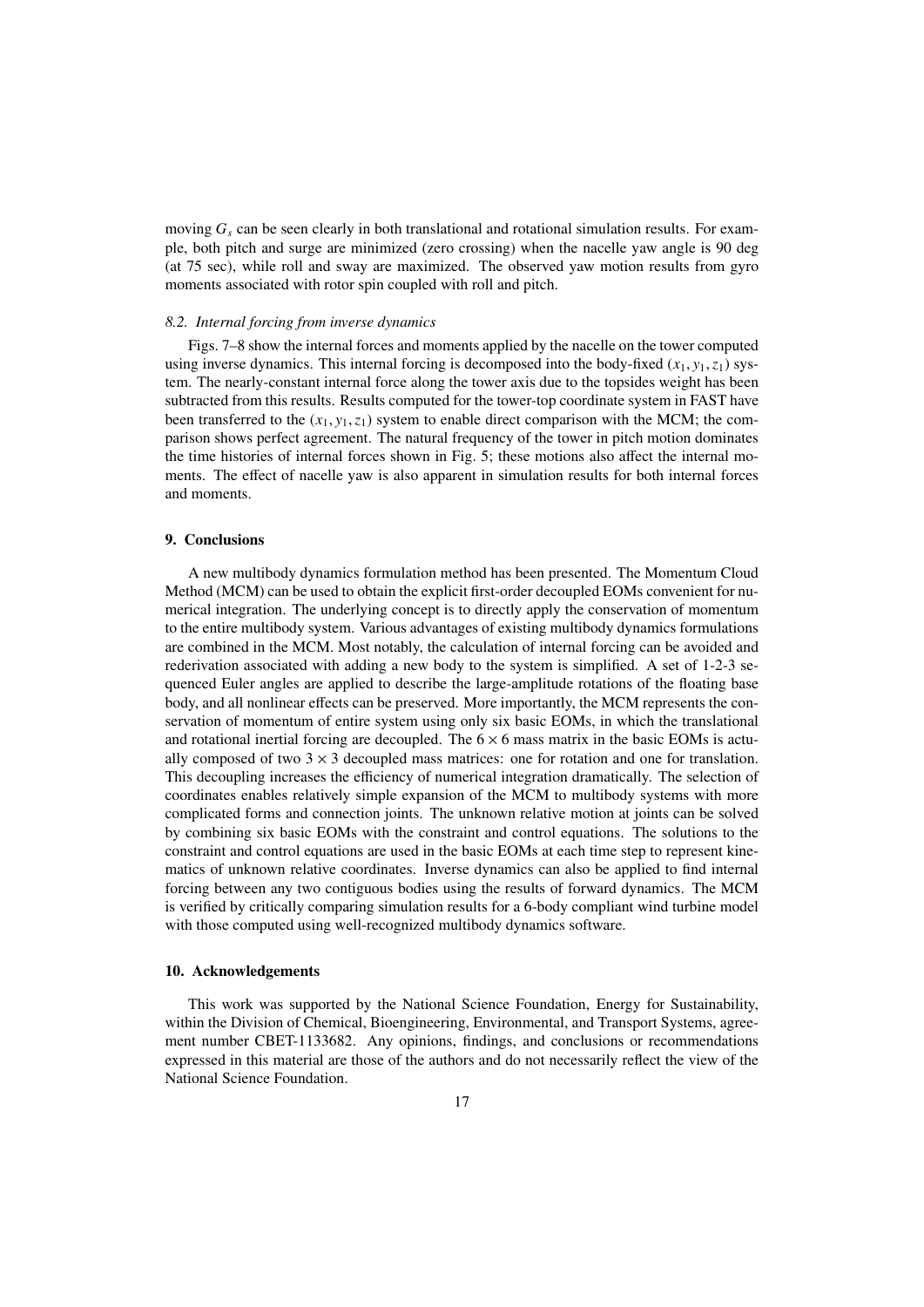# References

Abkowitz, M.A., 1969. Stability and Motion Control of Ocean Vehicles. M.I.T. Press.

Featherstone, R., 2008. Rigid Body Dynamics Algorithms. Springer.

Hibbeler, R.C., 2004. Engineering Mechanics - Statics and Dyanmics. Pearson Prentice Hall.

Huston, R., 1990. Multibody Dynamics. Butterworth-Heinemann.

Jalon, J.G., Bayo, E., 1994. Kinematic and Dynamic Simulation of Multibody Systems: The Real-Time Challenge. Springer.

Jonkman, J., 2010. Definition of the Floating System for Phase IV of OC3. Technical Report NREL/TP-500-47535. NREL National Energy Renewal Laboratory.

Jonkman, J.M., 2007. Dynamic Modeling and Loads Analysis of an Offshore Floating Wind Turbine. Technical Report NREL/TP-500-41958. NREL National Energy Renewal Laboratory.

Jonkman, J.M., Buhl, M.L.J., 2005. FAST User's Guide. Technical Report NREL/EL-500-38230. National Renewable Energy Laboratory.

Kurfess, T.R., 2004. Robotics and Automation Handbook. CRC Press.

A Brief Synopsis of Kanes Method and a Few Applications. Technical Report http://www.cs.cmu.edu/ delucr/kane.doc. Carnegie Mellon University.

Mason, M.T., 2001. Mechanics of Robotic Manipulation. MIT Press.

Meghdari, A., Fahimi, F., 2001. On the first-order decoupling of dynamical equations of motion for elastic multibody systems as applied to a two-link flexible manipulator. Multibody System Dynamics 5, 1–20.

Nikravesh, P., 1990. Systematic reduction of multibody equations of motion to a minimal set. International Journal of Non-Linear Mechanics 25, 143–151.

Orden, J.C.G., Goicolea, J.M., Cuadrado, J., 2010. Multibody Dynamics: Computational Methods and Applications. Springer.

Shabana, A., 1989. Dynamics of Multibody Systems. Wiley.

Stoneking, E., 2007. Newton-Euler dynamic equations of motion for a multi-body spacecraft, AIAA Guidance, Navigation, and Control Conference. pp. 1368–1380.

Sweetman, B., Wang, L., 2011. Large-angle rigid body dynamics of a floating offshore wind turbine using Euler's equations of motion, NSF CMMI Research and Innovation Conference: Engineering for Sustainability and Prosperity.

Sweetman, B., Wang, L., 2012. Floating offshore wind turbine dynamics: Large-angle motions in Euler space. Journal of Offshore Mechanics and Arctic Engineering Vol.134.

Wang, L., Sweetman, B., 2012a. Multibody dynamics of floating wind turbines with large-amplitude motion. Journal of Applied Ocean Research, Submitted .

Wang, L., Sweetman, B., 2012b. Simulation of large-amplitude motion of floating wind turbines using conservation of momentum. Journal of Ocean Engineering Vol.42C, 155–164.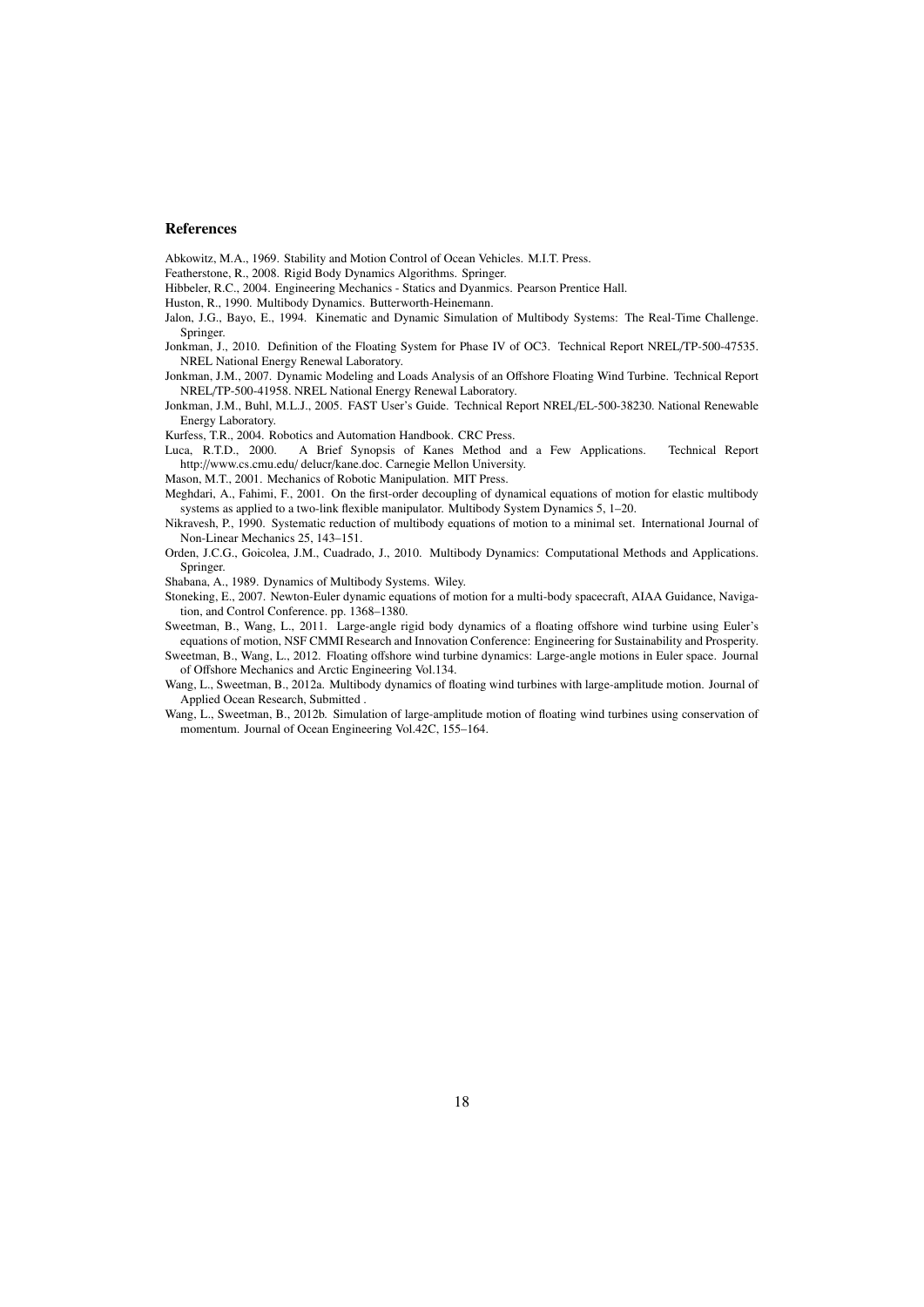

Figure 1: Two Bodies Connected by a Joint



Figure 2: 1-2-3 sequenced Euler angles in terms of  $X_4$ ,  $X_5$  and  $X_6$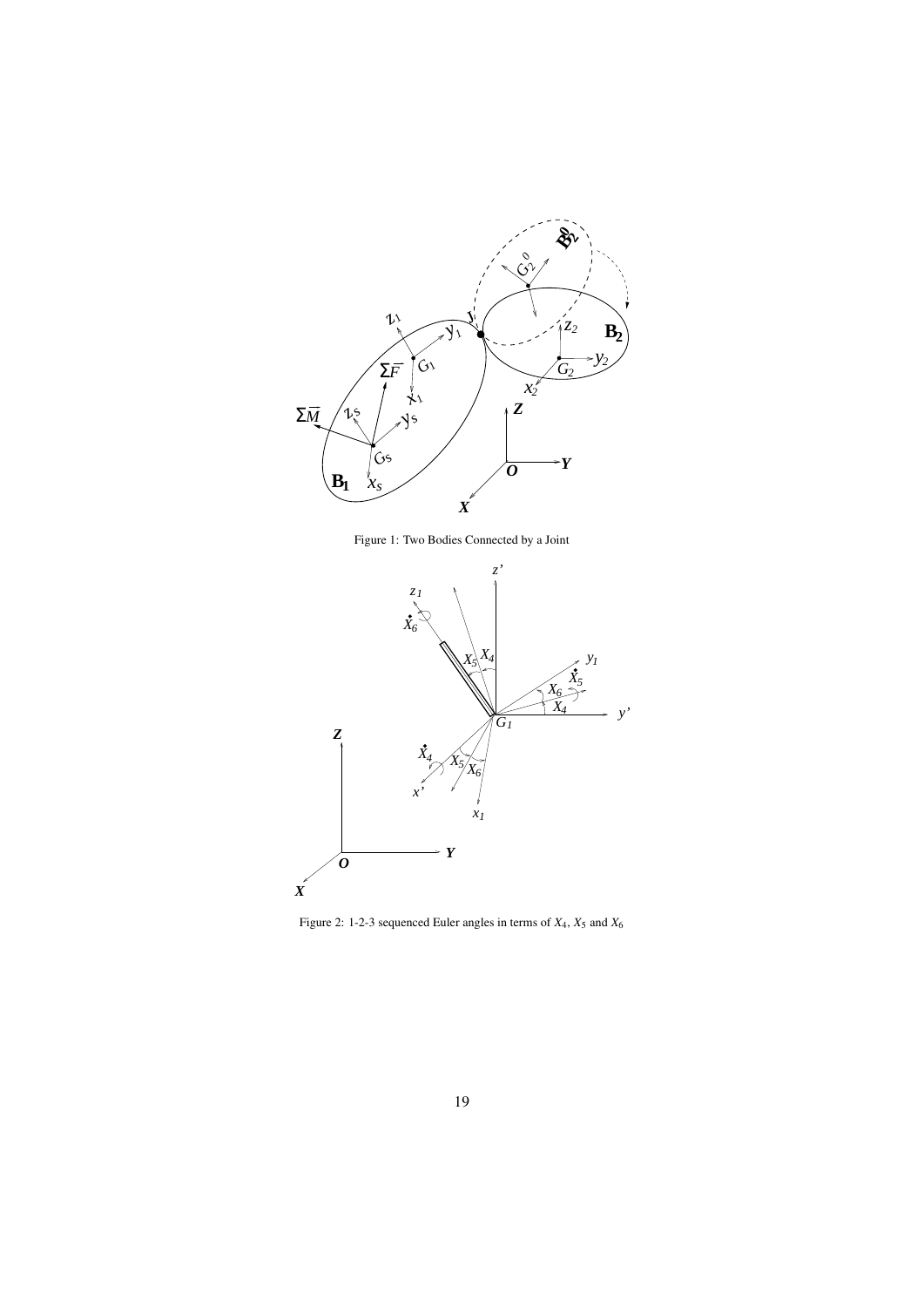

Figure 3: Calculation of Radius Vectors



Figure 4: Coordinate systems in the application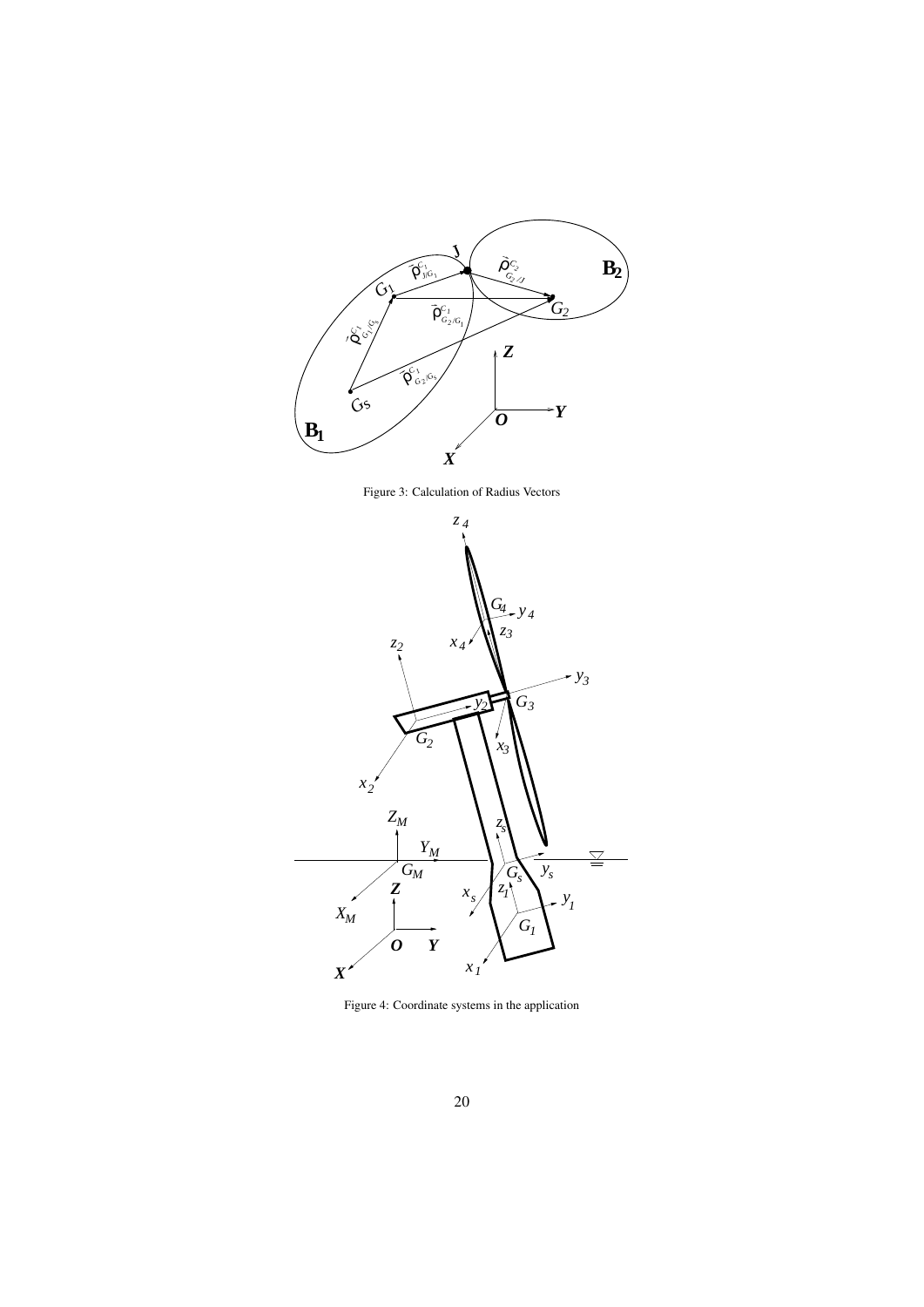

Figure 5: Rotation verification



Figure 6: Translation verification